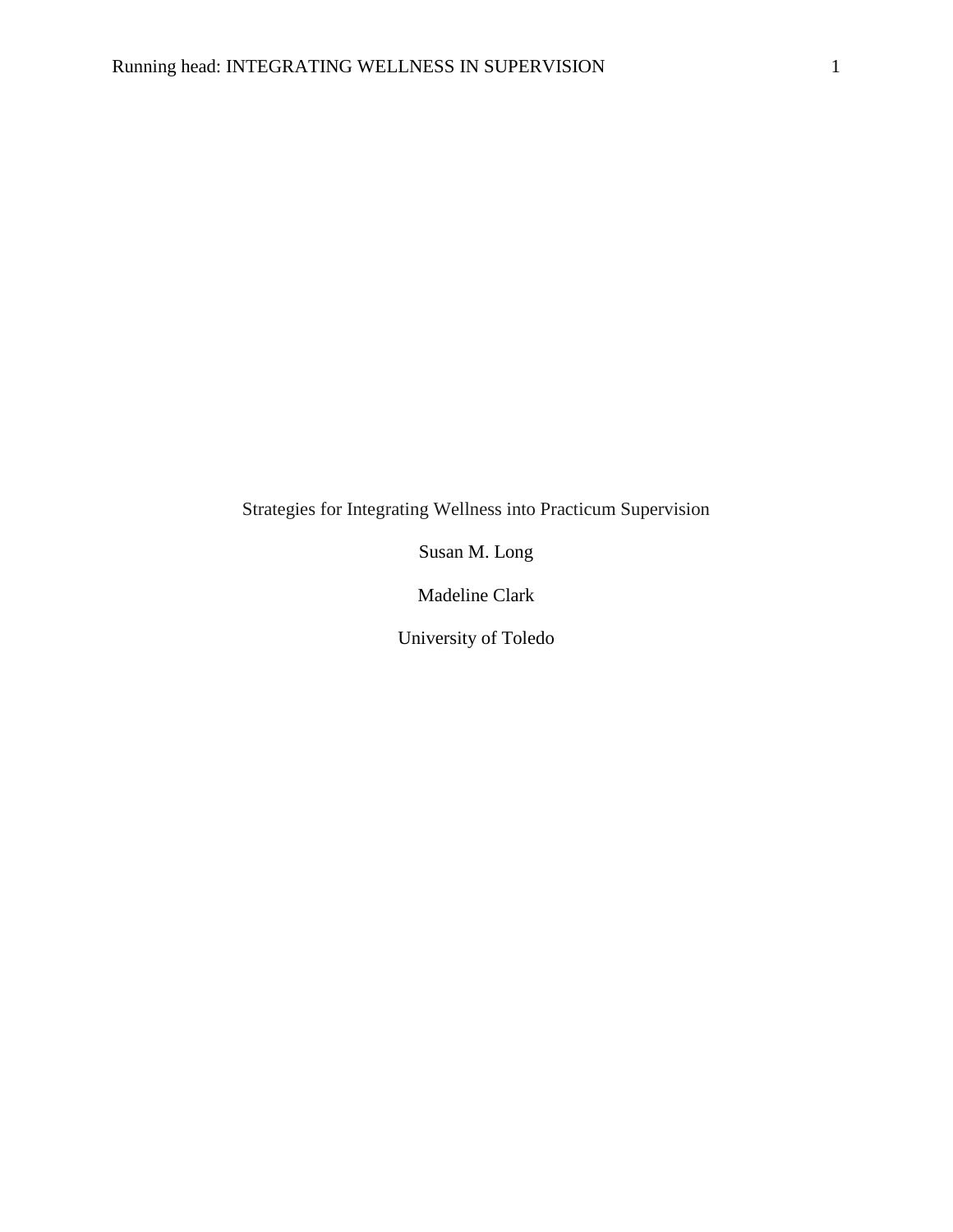## Abstract

The high-stress work of the counseling profession has been linked to burnout and counselor impairment. This poses major ethical concerns for counseling practice. It has been suggested in the counseling literature that well-counselors are more helpful to their clients compared to those experiencing impairment and distress. Effective counselors are individuals continuously working toward enhancing their personal and professional wellness. Promoting student health and wellness begins with integrating this belief within counselor training programs. Wellness strategies may provide supervisors with tools to increase student wellness, prevent burnout, and assist in protecting clients from impaired counselors. This is essential because beginning counselors in training may not have knowledge about the importance of wellness as it relates to professional practice. This manuscript identifies the need to infuse wellness initiatives into the supervision experiences of master's level counselors in training (CITs). Wellness models and concepts are discussed, a model for integrating wellness into CITs' practicum supervisory experiences is proposed, and implications and future research directions are shared.

*Keywords:* wellness, prevention, training, supervision, counselor education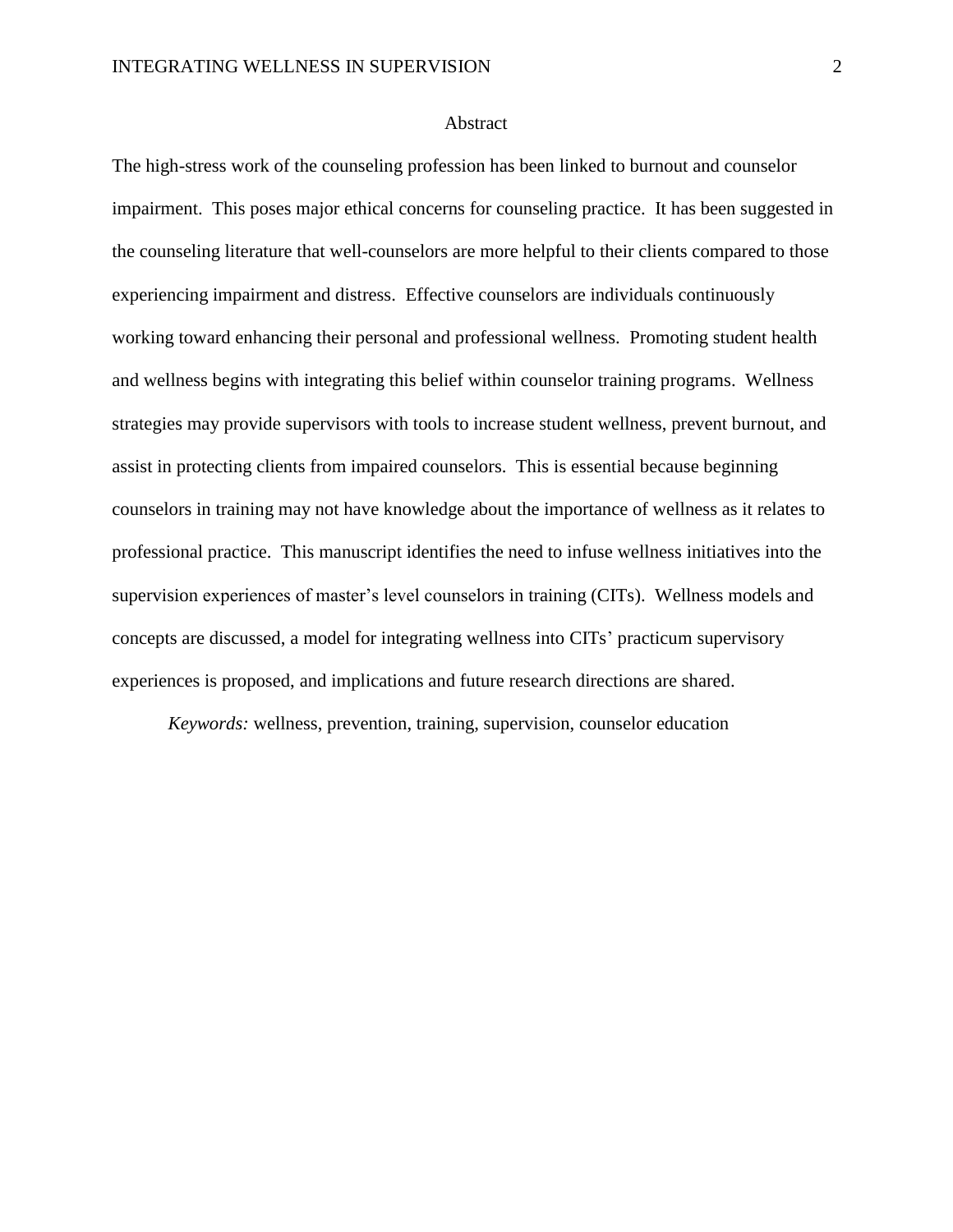Strategies for Integrating Wellness into Practicum Supervision

Wellness is an alternative to the illness-based medical model for the treatment of mental disorders and a cornerstone of professional counseling practice (Kaplan, Tarvydas, & Gladding, 2013; Myers, Sweeney, & Witmer, 2000). The counseling profession has been linked to increased stress, fatigue, and burnout; this may impact the counselor and impair their ability to provide quality and effective services to clients (Yager & Blank, 2007). Findings from a national survey have shown the incidence of burnout to be about 39% for counseling professionals (Lambie, 2006). Counseling can be physically, mentally, and emotionally exhausting for counselors, especially with the demands for productivity, taxing client populations, limited funding for programming, required short-term interventions, and personal stressors (Lenz, Oliver, & Sangganjanavanich, 2014). Considering these possible risks, counselor educators are in the position to educate, promote, and ensure that counselor trainees understand the importance of wellness. Counselor educators are also apt to equip students with tools to identify and manage such issues effectively. CITs must learn to reflect on their personal wellness, model a healthy lifestyle for their clients, and move toward optimal wellness practices for their own health.

Counseling students have higher wellness levels overall when compared to the general public; however, there is a negative relationship between wellness and the distress during counselor training (Myers, Mobley, & Booth, 2003). That is, CITs wellness decreases as training stress levels increase during clinical and supervisory experiences such as practicum and internship. Several factors have been identified as a result of trainee impairment: "graduate students in counselor preparation programs are inundated daily with an infinite number of internal and external stressful experiences, such as grades, comprehensive exams, professor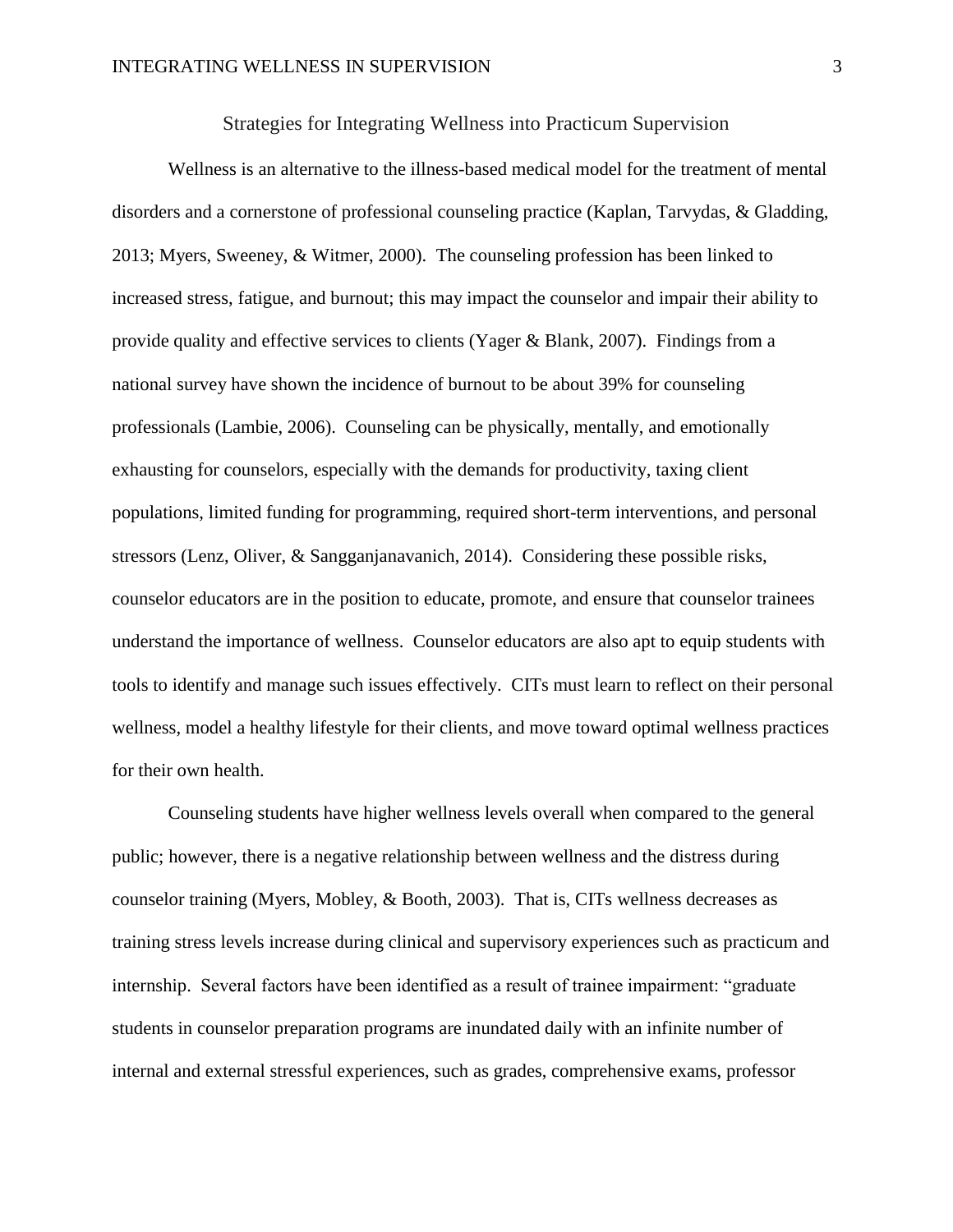demands, competition, intense worry, self-doubt, and even isolation (Abel, Abel, & Smith, 2012, p. 65)." This increased stress may lead to trainee impairment, putting trainees' clients at risk (Myers, et al., 2003; Yager & Blank, 2007).

Findings suggest that integrating wellness practices into counseling programs may help CITs cope and manage stress related to the training process (Abel, et al., 2012). Abel et al. (2012) found that integrating stress management skills into a counselor education program was effective in increasing CITs' knowledge of stress and anxiety, personal stressors, and in developing coping strategies. Developing and integrating wellness strategies in training programs can prepare CITs for the stress they experience in their training and in their careers. The standards provided by the American Counseling Association (ACA, 2014) *Code of Ethics* and Council of Accreditation of Counseling & Related Educational Programs (CACREP) (CACREP, 2016), encourages activities that promote happiness and wellness for professional longevity. Both ACA and CACREP guidelines "provide requirements for education, monitoring, and remediation of wellness issues during the training that extend into the practitioner's career" (Lenz, et al., 2014, p. 46). Integrating wellness practices into the supervisory experiences of CITs can support their overall wellness, quality of work, and adheres to the ethical standards of the profession (ACA, 2014; CACREP, 2016).

The ACA 20/20 initiative provides a profession-wide consensus in defining counseling and what it means to be a counselor (Kaplan, Tarvydas, & Gladding, 2013). The *20/20: A Vision for the Future Counseling,* is an initiative by the ACA that includes wellness within the very definition of counseling: "Counseling is a professional relationship that empowers diverse individuals, families, and groups to accomplish mental health, wellness, education, and career goals (Kaplan, et al., 2013, p. 366)." Wellness is a core component of counseling practice and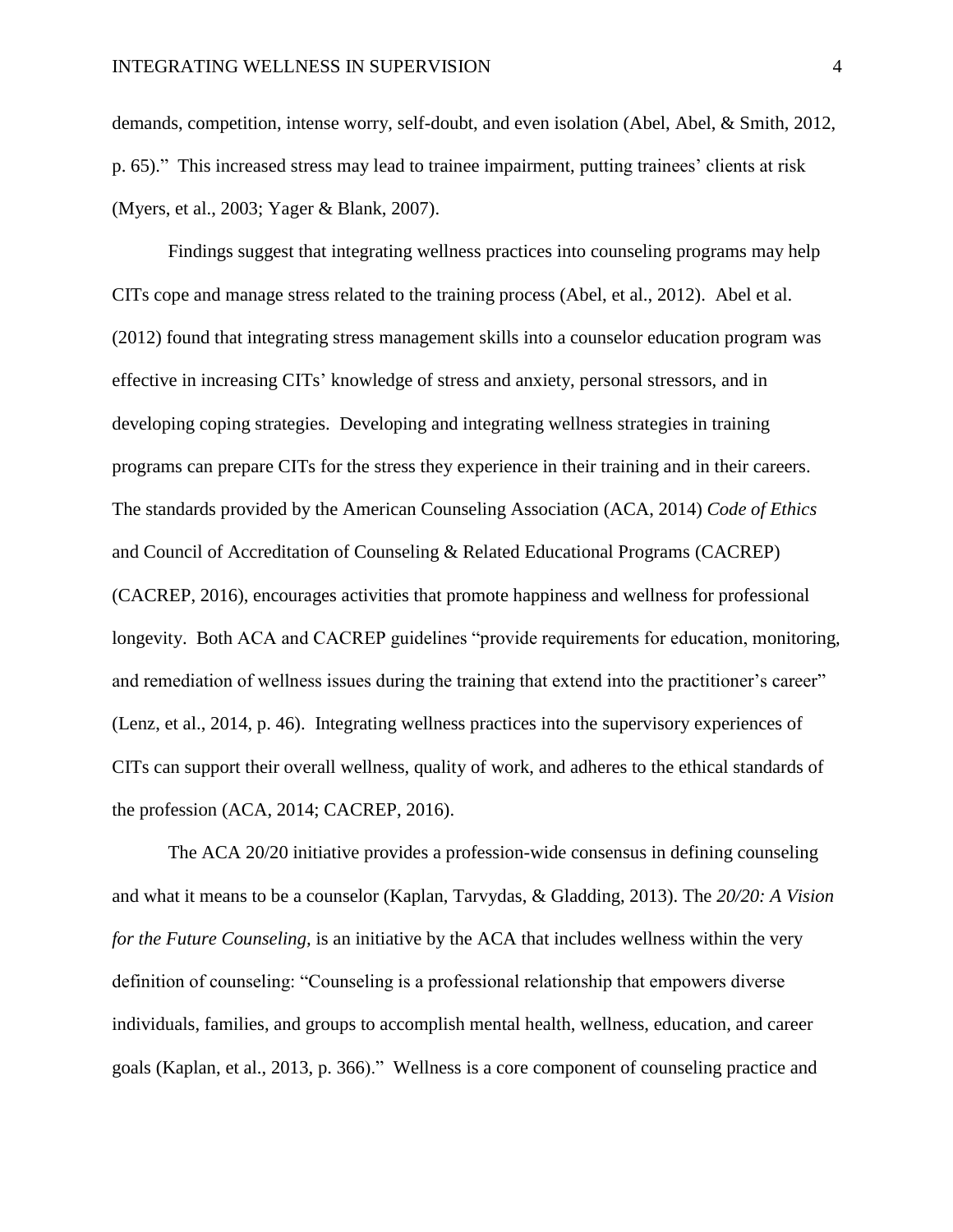in-part defines the profession. However, a review of the literature finds that wellness training in counselor preparation programs is limited; there are even fewer examples of empirical explorations or measures of wellness interventions in counselor education. This paper aims to provide supervisors with concrete tools to integrate into the supervisory relationship with CITs in practicum. An emphasis on wellness and self-care practices in university supervision may enhance CITs' knowledge of wellness and provide strategies for integrating wellness and selfcare into their personal and professional lives.

### **Literature Review**

# **Wellness and Burnout**

Wellness is "a way of life oriented toward optimal health and well-being in which mind, body, and spirit are integrated by the individual to live more fully within the human and natural community (Myers, et al., 2000, p. 252)." Wellness is also considered as a guiding theory of counseling, counselor development, and counselor preparation (ACA, 2014; CACREP, 2016; Myers, 1992). According to CACREP, students are expected to engage in activities to that encourage personal and professional development and to understand how their personal characteristics, skills, and orientations, affect helping relationships; this includes their personal wellness and self-care.

Burnout is a well-known factor that may arise for counselors and lead to professional impairment (Roach & Young, 2007). Burnout is a psychological syndrome that affects a person's overall health and wellness after prolonged periods of emotionally demanding situations (Lambie, 2006). Burnout leads to physical and emotional exhaustion, poor self-concept, reduced job satisfaction, and "loss of concern and feeling for clients" in counselors (Roach & Young, 2007, p. 30). Physical symptoms of burnout manifest as chronic fatigue, decreased energy, and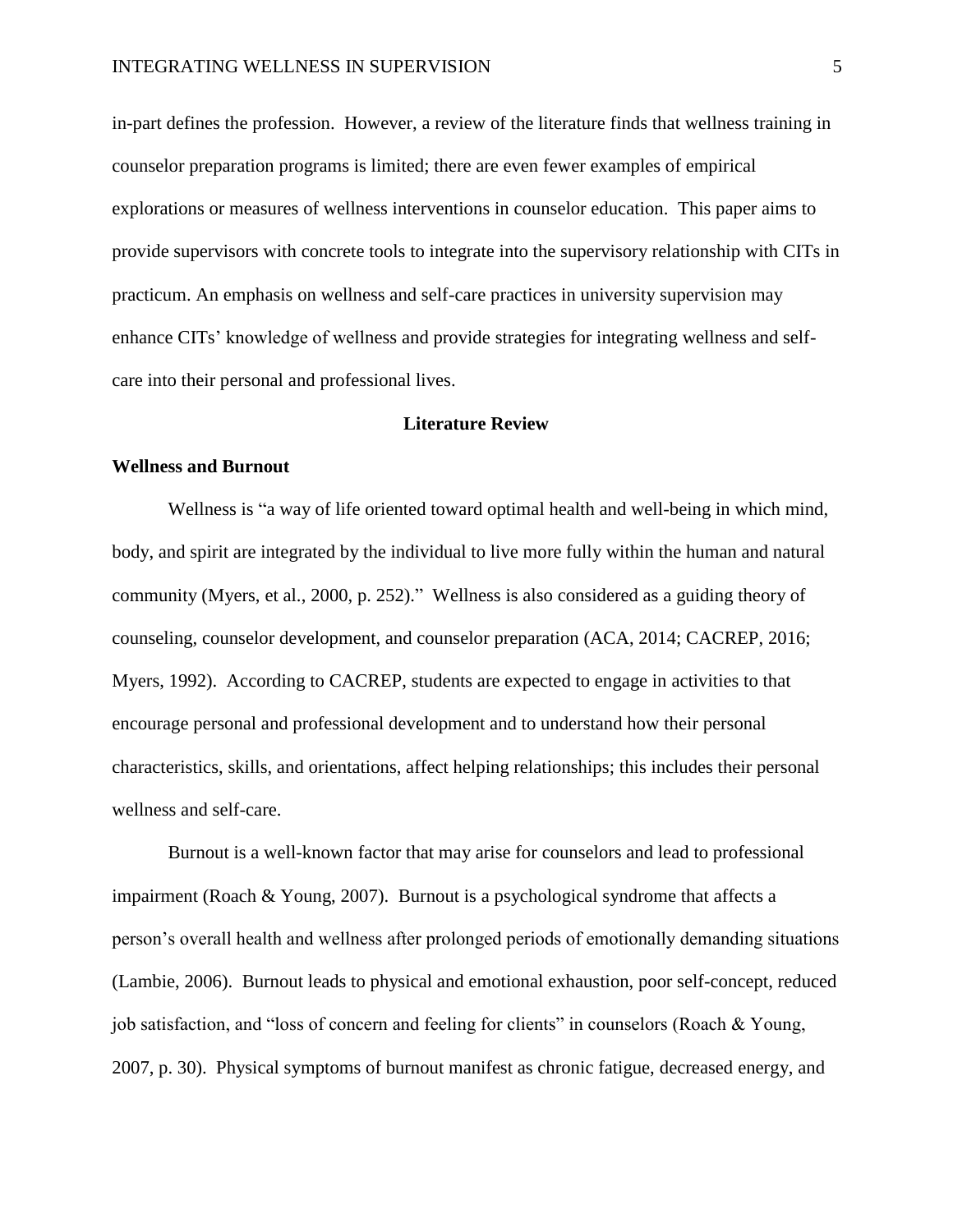weakness. Cognitive symptoms range from cynicism to negative self-concept and attitudes towards clients and work, and emotional symptoms include feelings of hopelessness and helplessness (Lambie, 2006). Counselors and counselor trainees are particularly at-risk for burnout because of psychologically intense work with clients and high-stress work environments (Skovholt, 2001). With the demands of earning a degree, balancing personal and work schedules, and caring for clients, it is easy to imagine how burnout may occur for counselor trainees. Despite the risk of burnout, research illustrates that counselors are "often reluctant to admit they have a problem", disclose symptoms burnout, or get help (Roach & Young, 2007, p. 30). Researchers have not discovered any specific reasons why counselors do not reach-out for professional help, but self-stigma or public-stigma might account for why counselors do not seek assistance (Sullivan & Mancillas, 2015). Many mental health practitioners subscribe to stereotypical beliefs about mental health (i.e., stigma surrounding treatment) (Corrigan, 2004). CITs may avoid seeking mental health services due to this perceived stigma. However, counselors failing to address their own needs may negatively impact their interactions with clients (Sullivan & Mancillas, 2015). Failure to recognize the signs of burnout, or to seek help poses an ethical threat to the counselor, client, and to the integrity of the counseling relationship overall (Ohrt et. al, 2013). The ACA *Code of Ethics* (2014) emphasizes the importance of counselor self-care practices to maintain their personal well-being. Section C.1 states "counselors engage in self-care activities to maintain and promote their own emotional, physical, mental, and spiritual well-being to best meet their personal responsibilities (ACA, 2014, p. 8)."

# **Wellness Models**

Wellness is often construed as an observable and measurable set of behaviors that can be assessed and evaluated empirically. The first proposed measures to assess wellness were Hinds'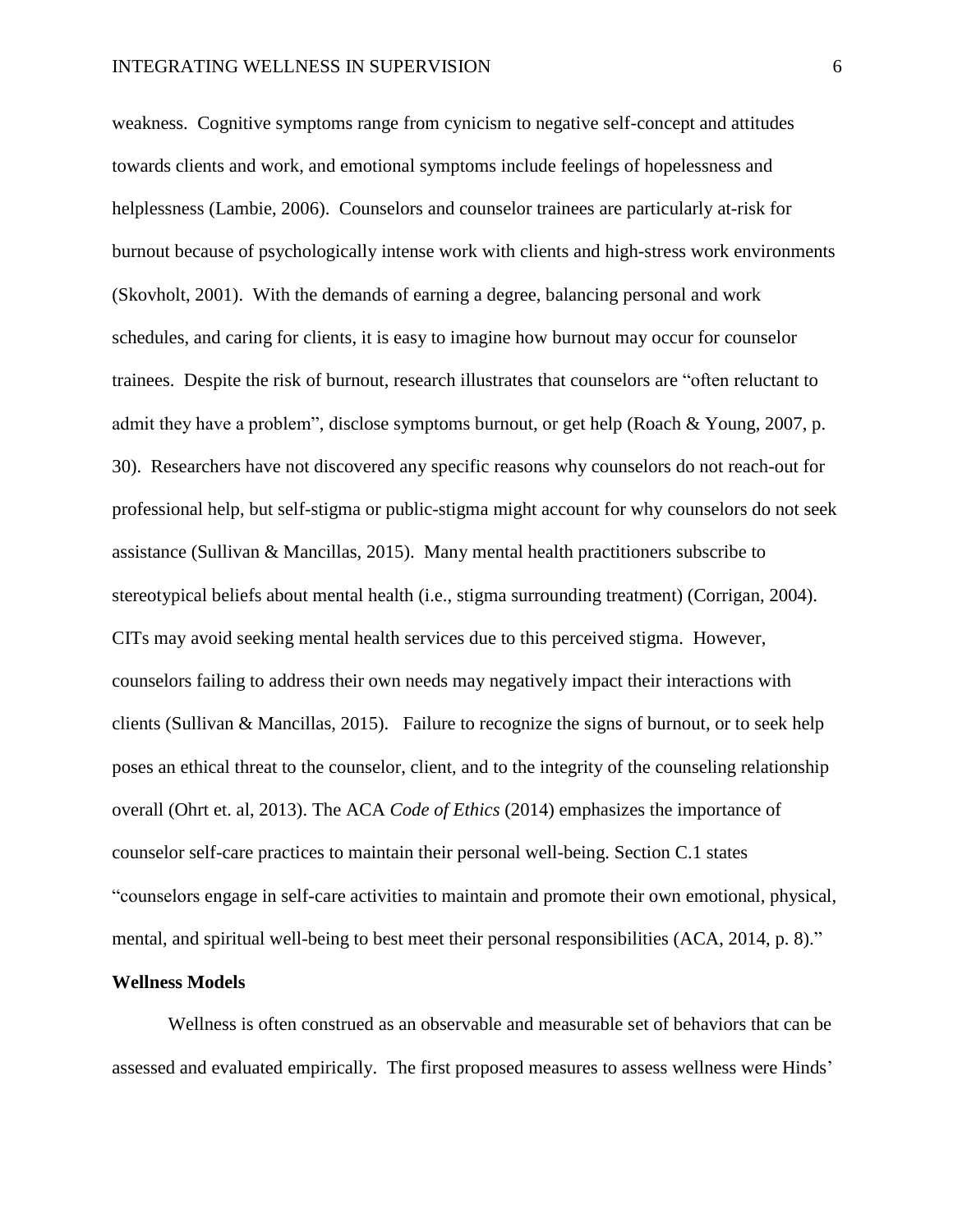(1983) *Lifestyle Coping Inventory* and Hettler's *Hexagon Model* (1984) (Hattie, Myers, & Sweeney, 2004). These two models are grounded in the medical model and do not emphasize psychological development; this creates a gap in utilizing these assessments in counseling (Hattie, et al., 2004).

The *Wheel of Wellness* (Myers et. al, 2000) emerged from cross-disciplinary studies and was created in 1991, revised in 1992, and finalized in 2000 (Sweeney & Witmer, 1991; Witmer & Sweeney, 1992). The individual is viewed as greater than the sum of its parts, taking into account mental and social factors rather than symptoms of disease. The *Wheel of Wellness* centers holism as the foundation to the wellness approach in counseling (Myers, & Sweeney, 2000). The *Wheel of Wellness* (Myers, et al., 2000) and its counterpart, the *Wellness Evaluation of Lifestyle* (WEL) assessment (Myers, Sweeney, & Witmer, 1998) are grounded in theoretical and empirical literature. These tools capture multiple facets of wellness including work, friendship, love, family, religion, education, business, media, government, and community (Hattie, et al., 2004). The WEL was designed to assess the factors of the Wheel of Wellness. The instrument yielded good evidence of reliability and construct validity overtime; however, the final analysis of the instrument did not support the circumplex model, leading to the development of a new model (Myers & Sweeney, 2005).

The *Indivisible Self Model* (IS-Wel) emerged from the *Wheel of Wellness* as an evidencebased model of wellness (Myers & Sweeney, 2005). This model is also rooted in Adler's idea of holism and indivisibility of self; the person is greater than the sum all its parts (Myers  $\&$ Sweeney, 2005). Philosophically, the IS-Wel provides structure, outlining how work, friendship, love, family, religion, education, business, media, government, and community interact and contribute to overall wellness. This model includes five primary domains: The Essential Self,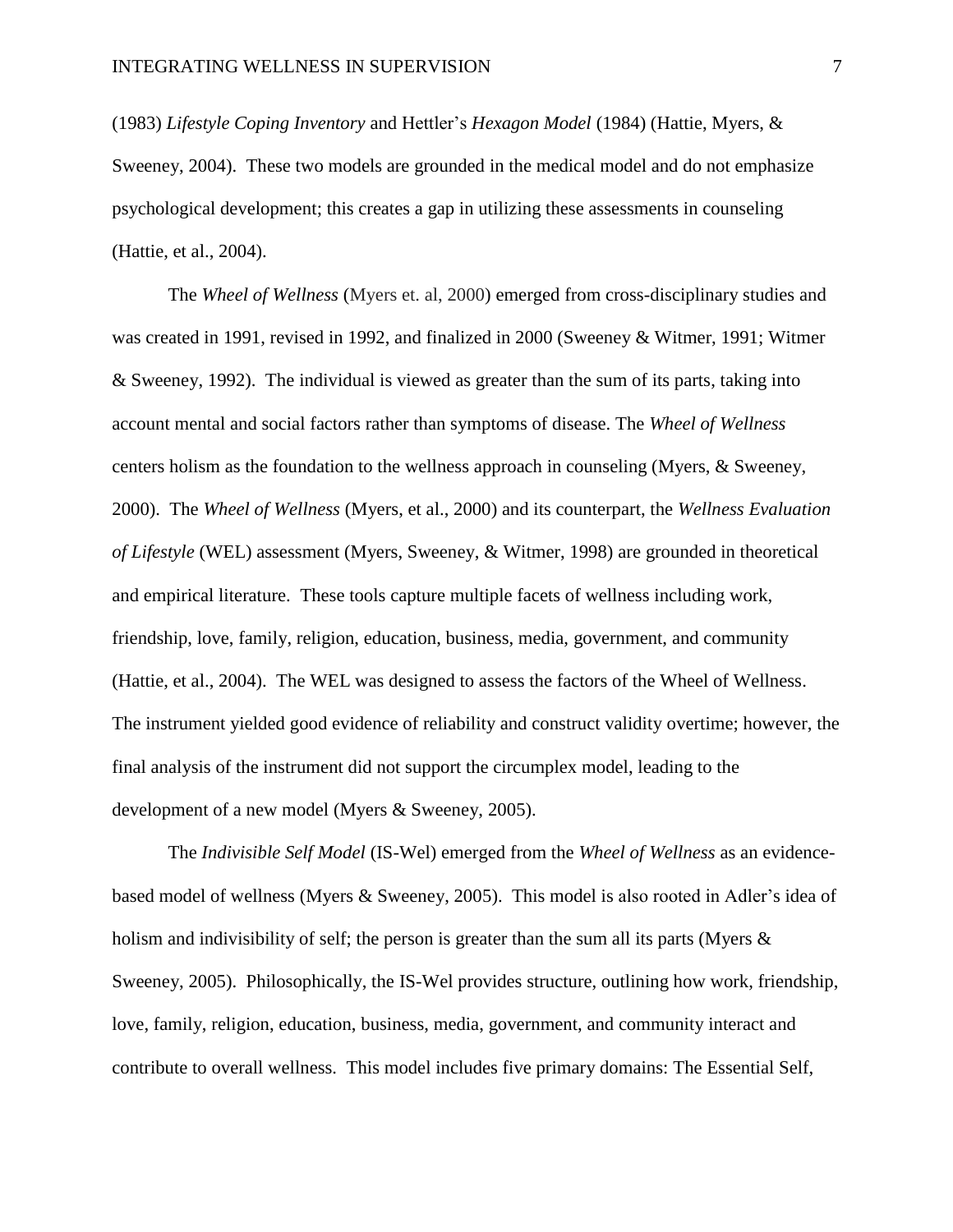Coping Self, Creative Self, Social Self, and Physical Self (Myers & Sweeney, 2005). Within each of these domains, second-order factors are included leading to a total of 17 sub-factors overall. The first factor, the Creative Self relates to how we positively interpret our world through problem-solving, creativity, sense of control, sense of humor, and emotional awareness. The creative self is comprised of thinking, emotions, control, positive humor, and work subfactors. The second factor, the Coping Self refers to how individuals deal with negative experiences in their life and is comprised of leisure, stress management, and sense of worth subfactors. The third factor relates to how we connect with others, the Social Self. The Social Self is comprised of the following subfactors: friendship and love. The fourth factor, the Essential Self refers to our life's meaning. Self-care, gender and cultural identity, and spirituality comprise this factor. The final factor in the model, the Physical Self includes exercise and nutrition and how it relates to over-all bodily wellness (Myers & Sweeney, 2005). The Physical Self subfactors include exercise and nutrition.

#### **5F-Wel**

The components of the IS-Wel model are measured with the *Five Factor Wellness Inventory* (5F-Wel; Myers & Sweeney, 2005). The 5F-Wel is an empirically validated instrument used in counseling; it has been used for several years to measure wellness (Myers & Sweeney, 2008). The 5F-Wel has sound psychometric qualities which are developed through the IS-We an evidence-based model (Abrahams & Balkin, 2006). However, there are some limitations of the 5F-Wel worth noting. There is inadequate data available about the psychometrics properties of the 5F-Wel related to validity and reliability compared to the original WEL (Lonborg, 2007).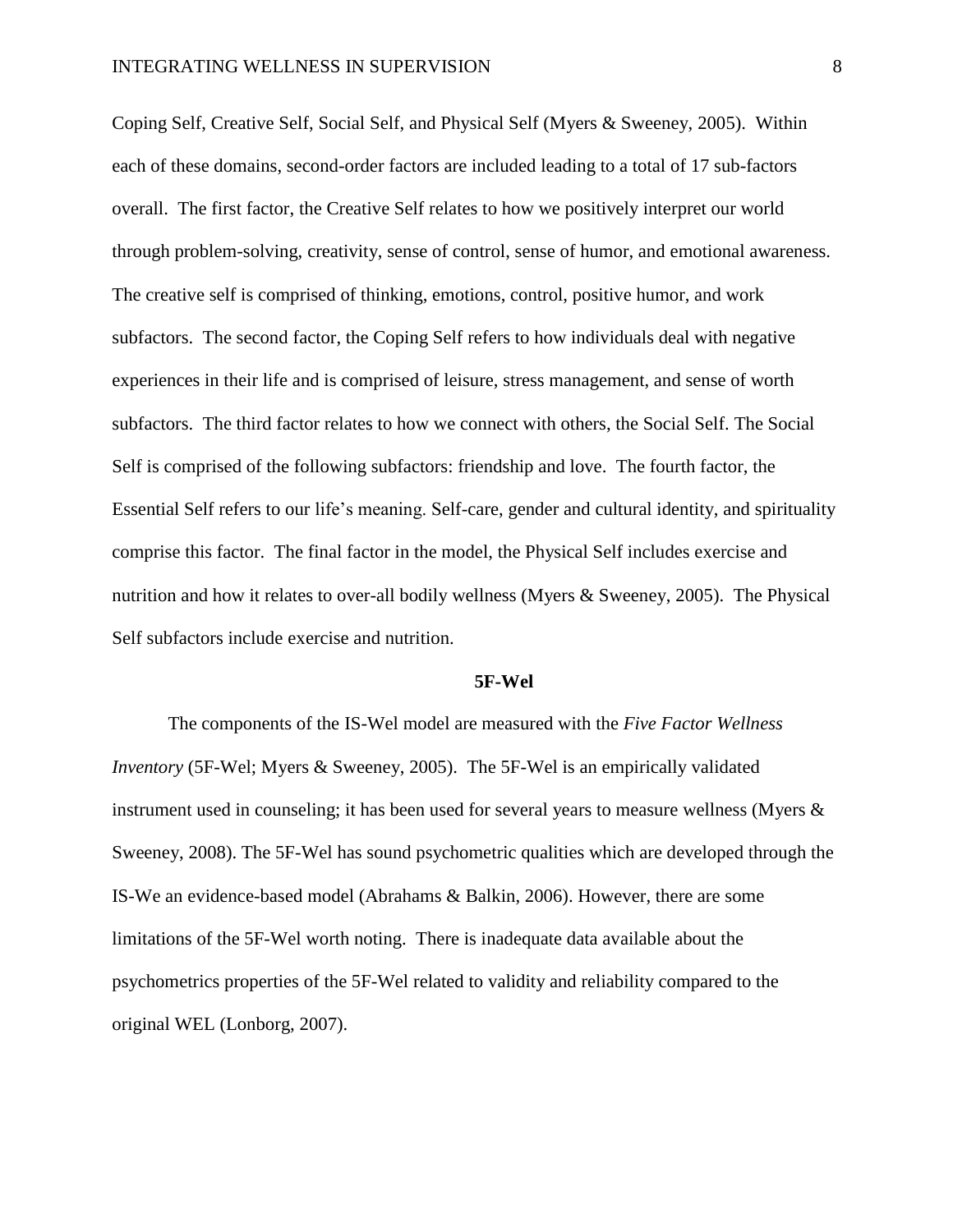In addition, there is some question whether or not the instrument measures wellness beliefs versus behaviors, and discrepancies between item content and factor descriptions in the manual (Lonborg, 2007). With this in mind, counselors should exercise some caution when interpreting the scores of the 5F-Wel. Despite the challenges with the instruments psychometric properties, there is some certainty that the factors in the IS-Wel model do interact and that a change in one domain causes change in other domains in the model, for better or for worse (Myers & Sweeney, 2008). A study by Rachele, Cuddihy, Washington and McPhail (2014) found that the 5F-Wel provided some empirical evidence for the reliability of instrument and support the dimensions of the model. Overall, the IS-Wel model and 5F-Wel can be used to conceptualize wellness and may be very useful in assessment and developing strategies to improve wellness for clients (Abrahams & Balkin, 2015; Myers & Sweeney, 2005; Myers & Sweeney, 2008).

As counselors integrate an approach to wellness, an understanding of wellness models, research, and applications is critical (VanLone, 2007). Puig and colleagues (2012) used the 5F-Wel (Myers & Sweeney, 2005) and found a negative relationship among mental health professionals' levels of exhaustion and their Physical Self, Creative Self, and Coping Self. These findings suggest that "counselors' susceptibility to burnout may be influenced by personal factors" highlighting the need for concrete and empirically supported wellness strategies in supervision and practice (Ohrt et. al, 2015, p. 43). In addition, a study by Shofner & Manyam (2014) utilized the 5F-Wel to assess the wellness of CITs after participating in a wellness intervention during practicum. The results of this study found a medium to high effect size in participants' posttest scores following a wellness seminar and workshop and personal wellness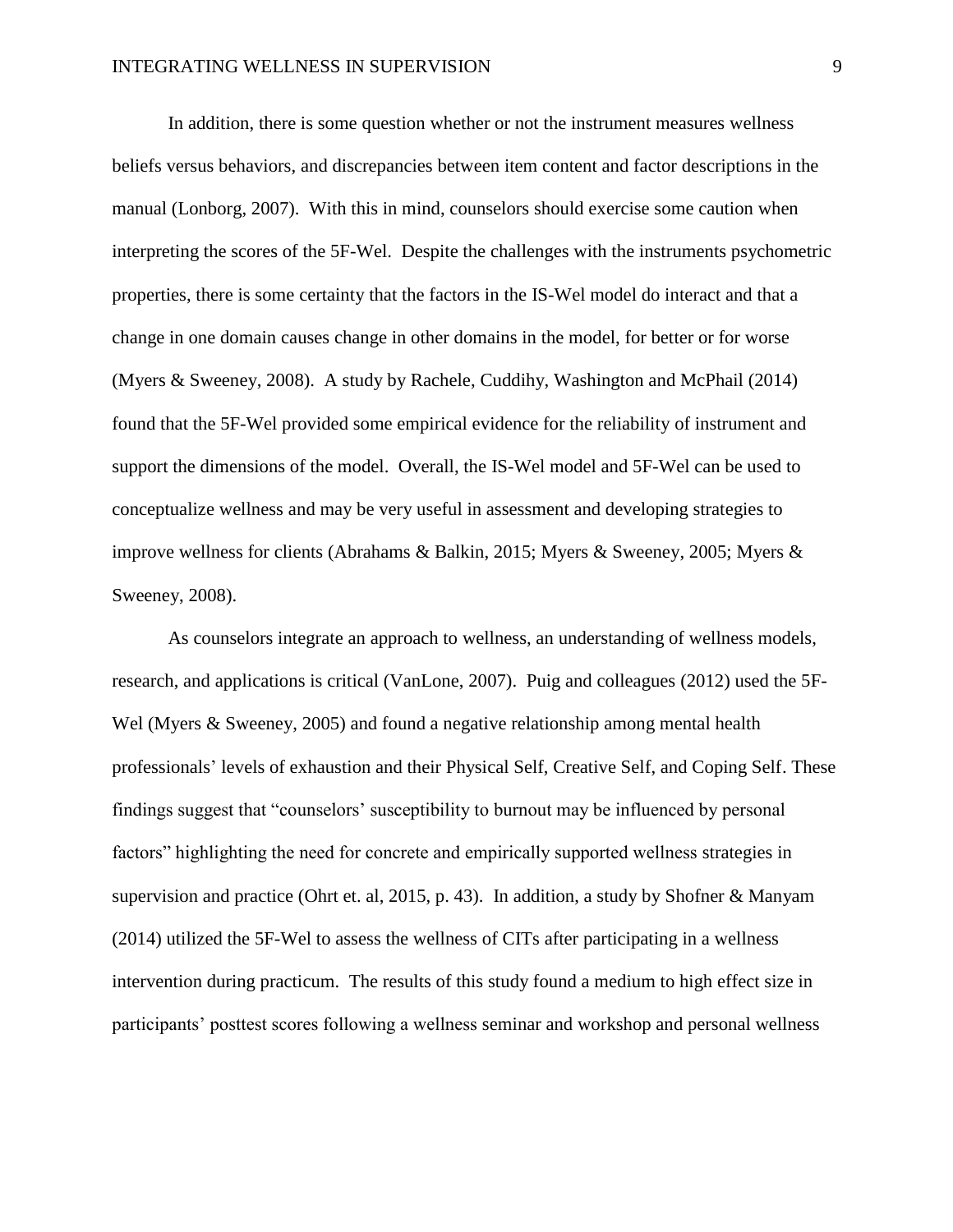plans during counseling practicum (Stalnaker-Shofner & Manyam, 2014). Thus, infusing wellness strategies in practicum may provide necessary benefits to CITs.

### **Counselor Education and Supervision**

CITs are tasked with the responsibilities of maintaining both academic and professional duties during counselor preparation. "When counselors-in-training do not balance the demanding academic load of graduate school with self-care, they may miss out on an optimal time to develop the tools necessary to create a healthy balance in their lives" (Wolf, Thompson, & Smith-Adcock, 2012, p. 59). It is important to integrate a wellness model throughout training as a preventive strategy for burnout, as a means to practice self-care both personally and professionally (Myers & Sweeney, 2005). Counselor educators and supervisors have an ethical duty to encourage trainees to develop "creative coping strategies and finding meaningfulness in their work with clients; however, the literature on effective interventions to prevent or reduce burnout among professional counselors is limited" (ACA, 2014; Ohrt, 2015, p. 43). Infusing wellness strategies during the first year of training models the importance of wellness and selfcare early on (Stalnaker-Shofner & Manyam, 2014). For example, wellness can be discussed in classes across the curriculum so that CITs have a strong wellness foundation before entering practicum. In addition, programs can state a wellness statement in their program manuals to set wellness and self-care as an expectation of the program and the profession; "if counselors see other counselors taking time to practice self-care, they may feel encouraged to do the same" (Stalnaker-Shofner & Manyam, 2014; Wolf, et al., 2012, p. 59). As a result, CITs may enhance personal development and be more readily prepared to meet the demands of their training and future career stress, and prevent burnout (Roach & Young, 2007).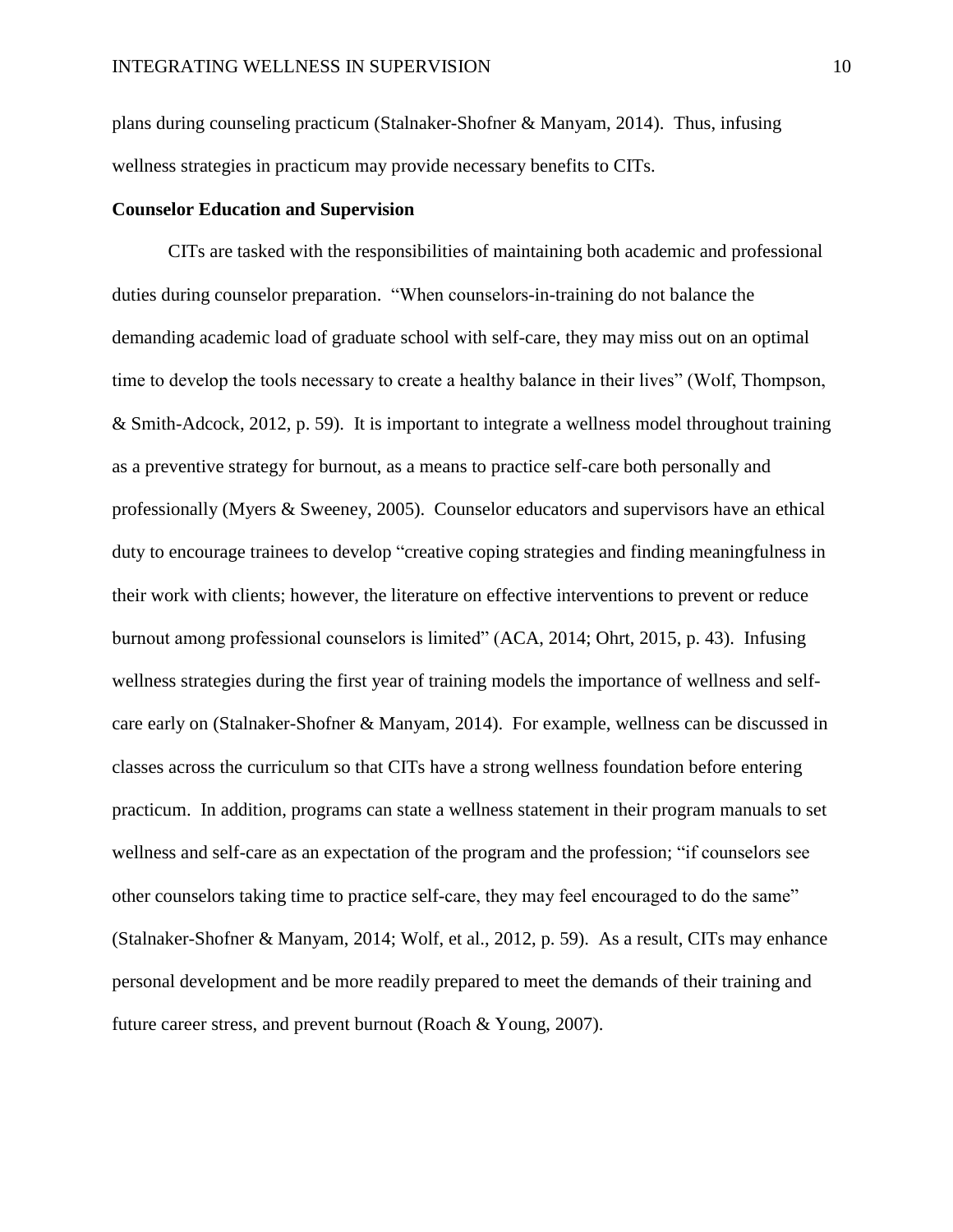Despite the lack of research documenting the effectiveness of wellness practices in counselor education programs, some research has suggested ways wellness can enhance wellbeing for CITs. Yager and Tover-Blank (2007) proposed 10 suggestions for infusing wellness into counselor training with the aim to strongly encourage "counselor educators to consider fully the importance of a wellness focus in training counselors" (p. 152). These suggestions are grounded in the Wheel of Wellness and Wellness Evaluation of Lifestyle inventory (Myers et. al, 2000) and include the following: *Introduce Wellness Directly; Associate the Self-Growth, Self-Awareness Emphasis of Counselor Education With Wellness; Model Wellness for Counseling Students; Communicate That Perfection Is Not the Goal of Wellness; Present Wellness as a Lifestyle Choice for Counselors; Encourage Personal Counseling as a Support; Review the Perspectives on Wellness in the ACA Code of Ethics; Promote a Wellness Philosophy in All Courses; Develop Innovative Ways to Reinforce Students' Attention to Wellness* (Yager & Tover-Blank, 2007)*.*

Generally, CITS in practicum experience high anxiety, low confidence, and perceive themselves to be less competent compared to CITs farther along in their training (Binkley & Leibert, 2015; Kamen et al., 2010). Novice CITs are likely to feel incapable of working with clients, which further exacerbates their anxiety levels (Binkley & Leibert, 2015). Thus, integrating wellness practices into practicum supervision allows CITs to develop strategies to cope with the stress and anxiety related to seeing clients for the first time. In addition, supervisors should encourage CITs to continue the conversation about wellness and self-care with their clinical supervisor to further integrate wellness into the practicum experience.

Following the need for wellness in counselor training is a need for a model of wellness for supervision. Lenz and Smith (2010) developed the Wellness Model of Supervision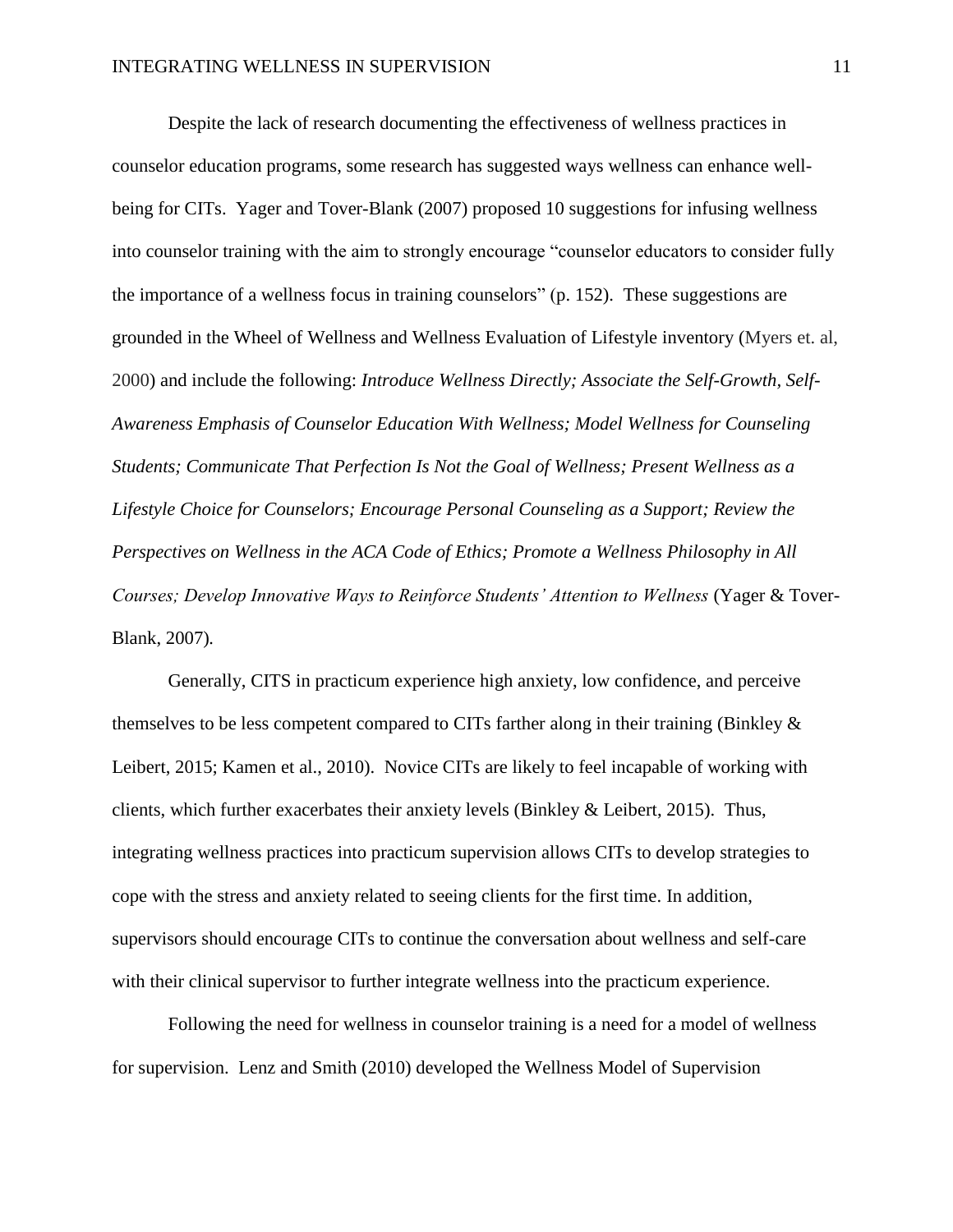(WELMS) to bridge the gap the supervisory relationship; "trainees may not be receiving the primary wellness interventions during their preparation that is conducive to maintain higher wellness in a unique, sensitive, organized, and ethically responsible manner" (p. 230). They based their model from the work of Myers & Sweeney, (2004) and Granello, (2000) proposing that education about wellness concepts, assessment, planning, and evaluation are the key factors for developing personal wellness. Education is at the core of the WELMS model (Lenz & Smith, 2010); encouraging CITs to explore and refine their definitions of wellness and what this concept means for them personally and professionally. The assessment component of the WELMS begins during the first session and lasts the duration of the supervisory relationship; in this model the supervisor takes on the role of evaluator, educator, and provides guidance (Lenz & Smith, 2010). The next step, planning, begins with the CITs choosing which wellness domains they would like to improve; the supervisor cautions against setting multiple goals in each domain to prevent overwhelming the CITs. Evaluation is the last step of the WELMS model. This is an ongoing process and is measured through CITs self-report, journaling exercises, and formal assessments made available online. In this role, supervisors provide "verbal positive reinforcement and other certificates, supportive letters, and commemorations" and also encourage CITs to discuss their personal success and accomplishments throughout the supervisory relationship (Lenz & Smith, 2010, p. 241).

#### **Strategies for Infusing Wellness into CITs Clinical Experiences**

This paper will introduce an outline proposed model for infusing wellness into practicum and experiences based on the WELMS, to include practical interventions for instructors and CITs. Education about wellness, assessment, goal planning, and on-going evaluation of personal wellness have been identified as key factors for developing wellness (Myers & Sweeney, 2007;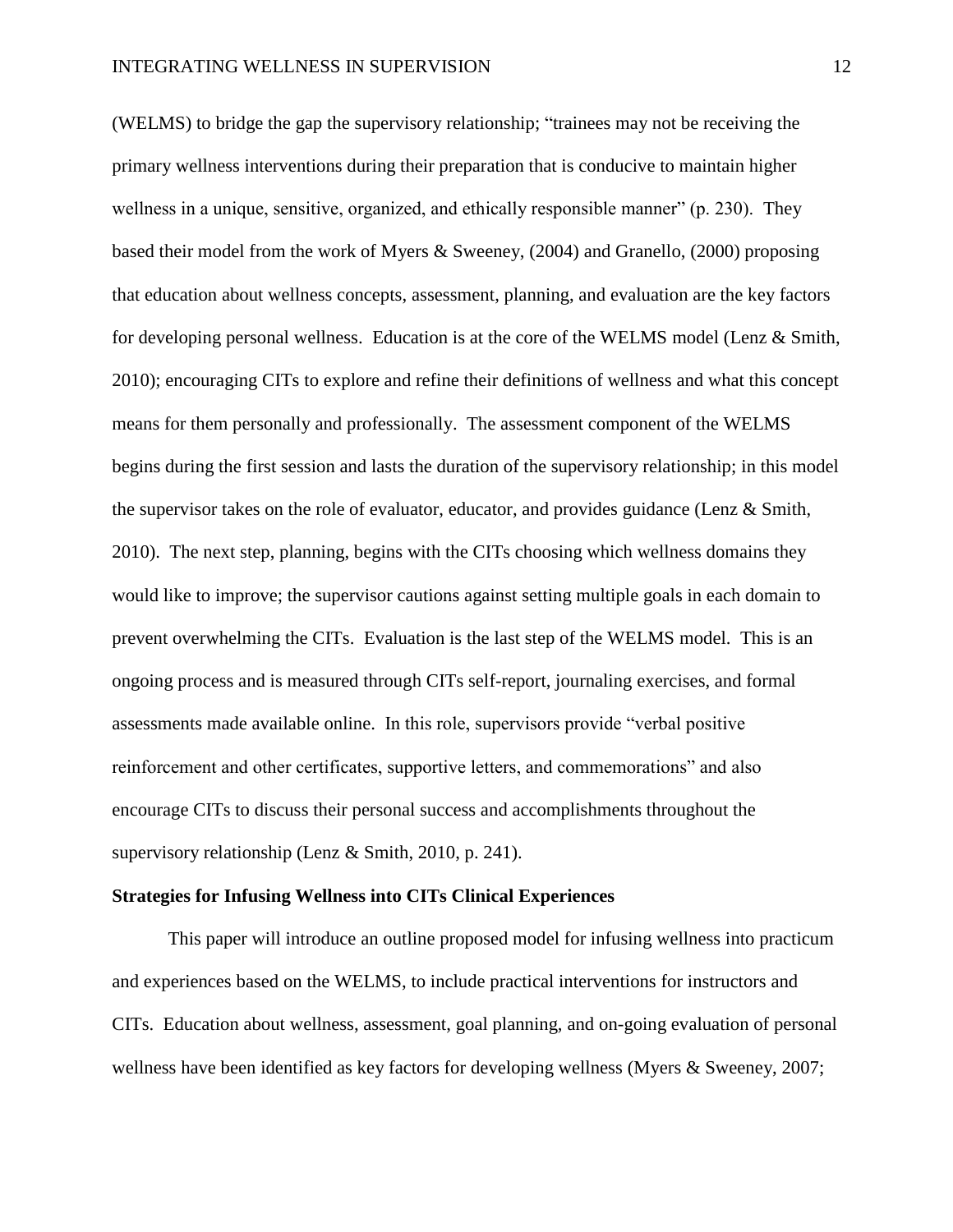Lenz & Smith, 2010). These fundamental components are the foundation of the WELMS model (Lenz & Smith, 2010) and will be used as a foundational and practical guide for integrating wellness strategies into CITs' practicum experiences in a university setting. We used five steps based on the WELMS: *Wellness Education with Supervisees in Practicum or Internship, Formal Assessment of Wellness for Supervisee(s), Planning for Long-term Sustainable Wellness, Evaluation of Progress Throughout the Supervisory Relationship, Termination and Final Wellness Evaluation.* The integration of these steps will begin during the first meeting of the practicum class and continue for the duration of the semester.

#### **Step One: Wellness Education with CITs in Practicum or Internship**

The first step introduces wellness education by discussing the foundations and theories of wellness and the implications for clinical work and personal and professional development. This step should begin during the initial practicum meeting; by starting supervision with a wellness focus, a precedent for wellness in supervision is established. CITs will construct their own personal definition of wellness and share their definitions and experiences with wellness with the supervisor and/or group. Example prompts for supervisors to use include: "What does wellness look like to you?"; "Personally, how do you strive to define and maintain wellness?" and "Tell me how you define self-care and wellness?" These questions not only allow the supervisor to work with the CITs to develop their wellness understanding, it allows for the supervisor to assess CITs understanding of self-care and wellness.

At this point, the IS-Wel (Myers & Sweeney, 2005) will be introduced to the CITs as a strengths-based and empirically supported paradigm for wellness in counseling. Each domain within the model will be explored in detail; this will include defining each domain and providing example of what wellness may look like in that domain (i.e., spiritual wellness might include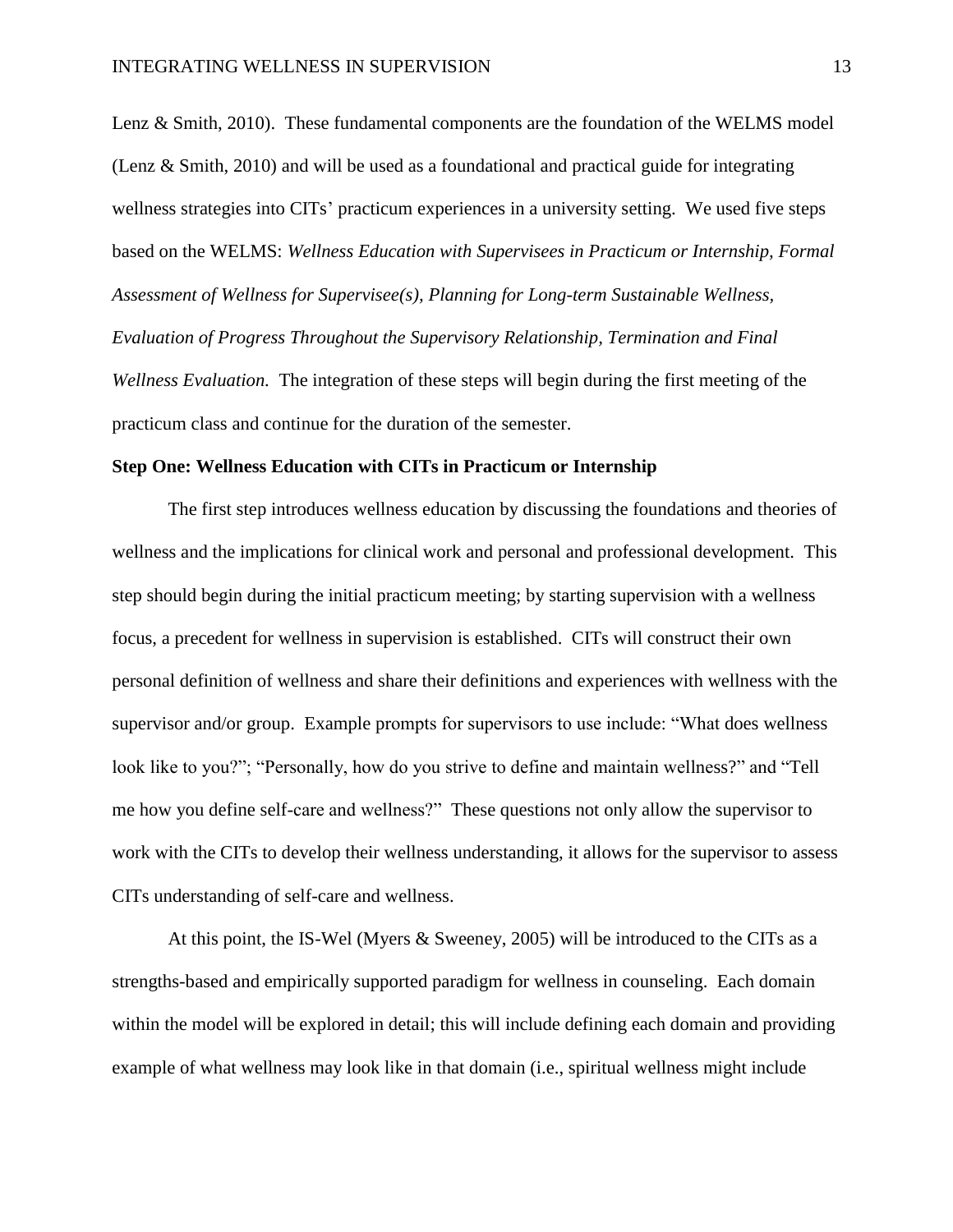practicing beliefs and behaviors that serve an individual meaning or purpose in life. Some selfcare practices include: yoga, meditation, attending a religious service (such as church, mass, mosque, or synagogue).). Student will identify appropriate examples of self-care and wellness strategies that fit into each domain that they can utilize over the course of the semester. This can be achieved through a worksheet-type activity that will allow CITs o explore specific areas where they can engage in self-care as outlined below in figure 1.

# [insert Figure 1 here]

The concluding component of the first step is to engage in a discussion with CITs regarding burnout. This discussion will outline the principles of burnout and implications for counseling, including the ethics of impaired practice. Supervisor and counselors-in- training will explore the signs and symptoms of burnout and burnout prevention strategies and best practice for counselors in training. CITs will identify strategies they have used both historically and presently to "recharge their batteries" and minimize the possibility of burnout. If CITs do not have a foundation for self-care practices they will be encouraged to develop possible strategies during the supervision process. These strategies should be documented by the student as outlined in figure 1

### **Step Two: Formal Wellness Assessment of Counselor(s)-in-Training**

In the second session, assessment will be introduced to CITS as an ongoing process and expectation in their field experiences. Formal assessments strategies will be used to gauge student's wellness levels. CITs can engage in formal self-assessment by taking the 5F-Wel (Myers & Sweeney, 2005) "a psychometric instrument developed to assess strengths and areas for growth within each domain and sub-domain" is based on the IS-Wel model (Moe, Dilani, Perea-Diltz, & Rodriguez, 2012, p. 7). Once the assessment(s) are scored, CITs will identify and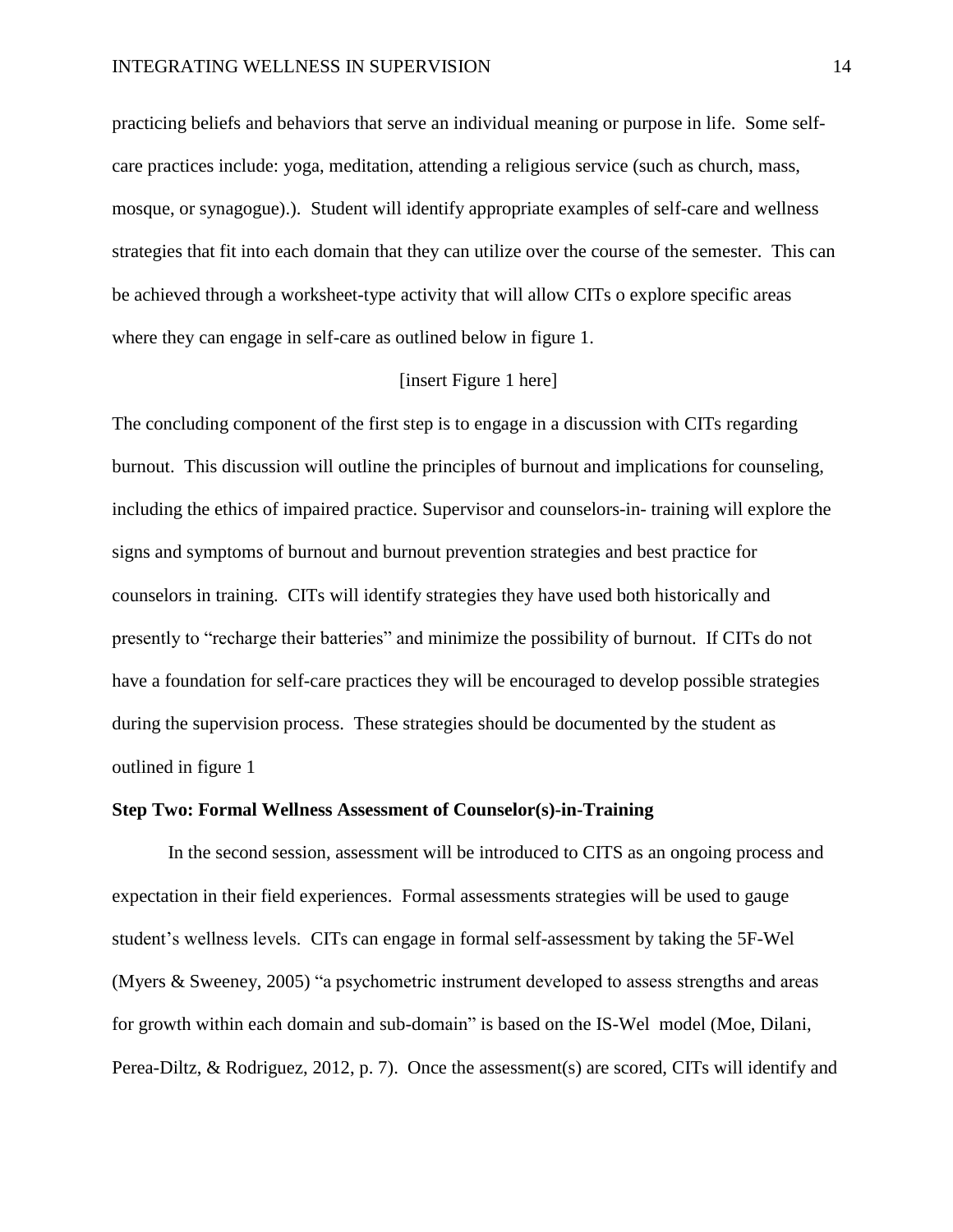record their personal strengths and areas for growth within the context of wellness. CITs will engage in individual, triadic, or group exercises to explore the results of their assessment. Some prompts for the discussion of results include: "What was it like to complete that wellness assessment?" "Tell me what you see in your results," "Tell me about the strengths and growing edges that you see in these results?"

# **Step Three: Planning for Long-term Sustainable Wellness**

In the third session of supervision, or following the formal wellness assessment the supervisor will begin the session by reviewing the previous sessions' discussion of wellness, specifically asking CITs to recall their personal wellness strengths and growing edges. At this point the supervisor will work with CITs to develop tangible goals following the SMART acronym: *Specific, Measurable, Assignable, Realistic, Time-Related* (Doran, 1981). SMART provides a simple framework for defining and implementing goals and objectives, and has been used over time "by helping people focus their attention in these five areas, they would improve their chances for success" (Haughey, 2014, n.p.). SMART is an empirically validated framework that may be used in research and program planning settings (Schwartz et al., 2013). Further, the validity of the SMART model criteria has been supported by both qualitative and quantitative data (Schwartz et al., 2013). Thus, the SMART model continues to be used as a framework for goal development across disciplines.

CITs will revisit their personal definition of wellness and refine these definitions based on their knowledge of wellness and individual self-assessments. CITs will use this information to construct a personal wellness plan. CITs will review IS-Wel model (Myers & Sweeney, 2005) outlined in figure 1 and develop, for instance, two to three goals for one target area; focusing on one area of growth at a time is less overwhelming for CITs and creates a great chance of success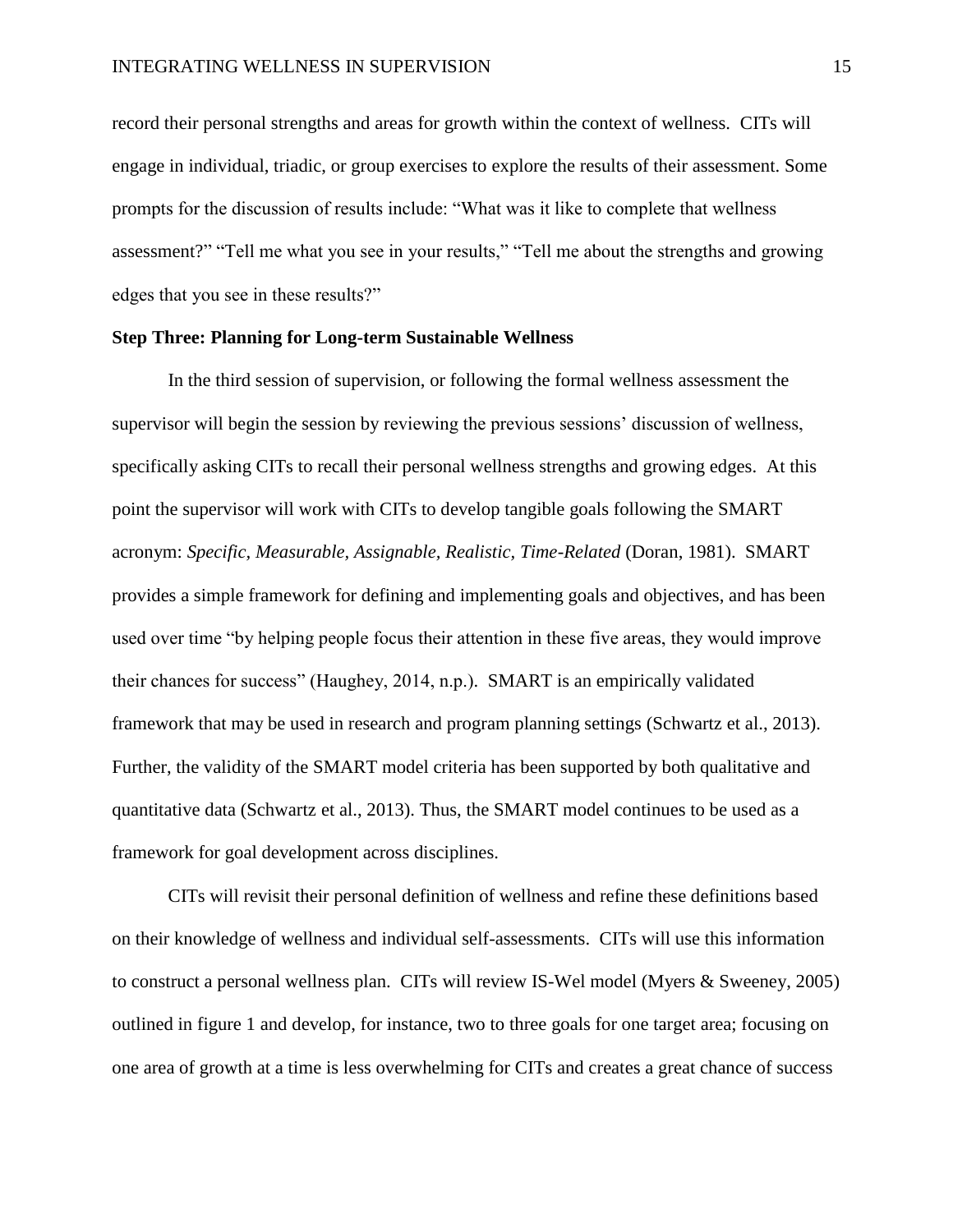(Lenz & Smith, 2010). CITs will share their goals with the supervisor (and/or other CITs) and receive feedback.

# **Step Four: Evaluation of Progress Throughout the Supervisory Relationship**

 Wellness-based supervision will occur alongside routine clinical supervision based on the CITs personal wellness plans. The supervisor and the CITs will utilize individualized wellness plans to gauge both wellness and self-care throughout the semester. It is important to re-visit and prioritize wellness throughout the supervisory relationship; this is an ethically appropriate practice (ACA, 2014), in comportment with guidelines for counselor education (CACREP, 2016), and has implications to reduce burnout and protect CITs clients (Ohrt et. al, 2015). CITs will then reflect on their personal progress. This can be achieved through a variety of means. One way to keep CITs engaged is encouraging them to document wellness and self-care in weekly wellness journal, identifying any barriers and progress. In addition, supervisors should prioritize wellness check-ins during supervision. This will allow the CITs to express their struggles, concerns, and/or success while receiving verbal feedback from the supervisor and other CITs (if in a supervision group). Some example prompts that supervisors can use with CITs include: "What are you noticing while you are working on your individual wellness plan?"; "What are some successes and barriers to your wellness?" and "Tell me about how wellness is influencing your counseling practice?" CITs will document their wellness behaviors and progress using a personal action plan based on the IS-Wel model (Myers & Sweeney, 2005; Wolf-Pence, 2017).

# **Step Five: Supervision Termination and Final Wellness Evaluation**

CITs will complete a final wellness assessment using the 5F-Wel and will compare and share the results of their first and final assessments. CITs will note any changes and identify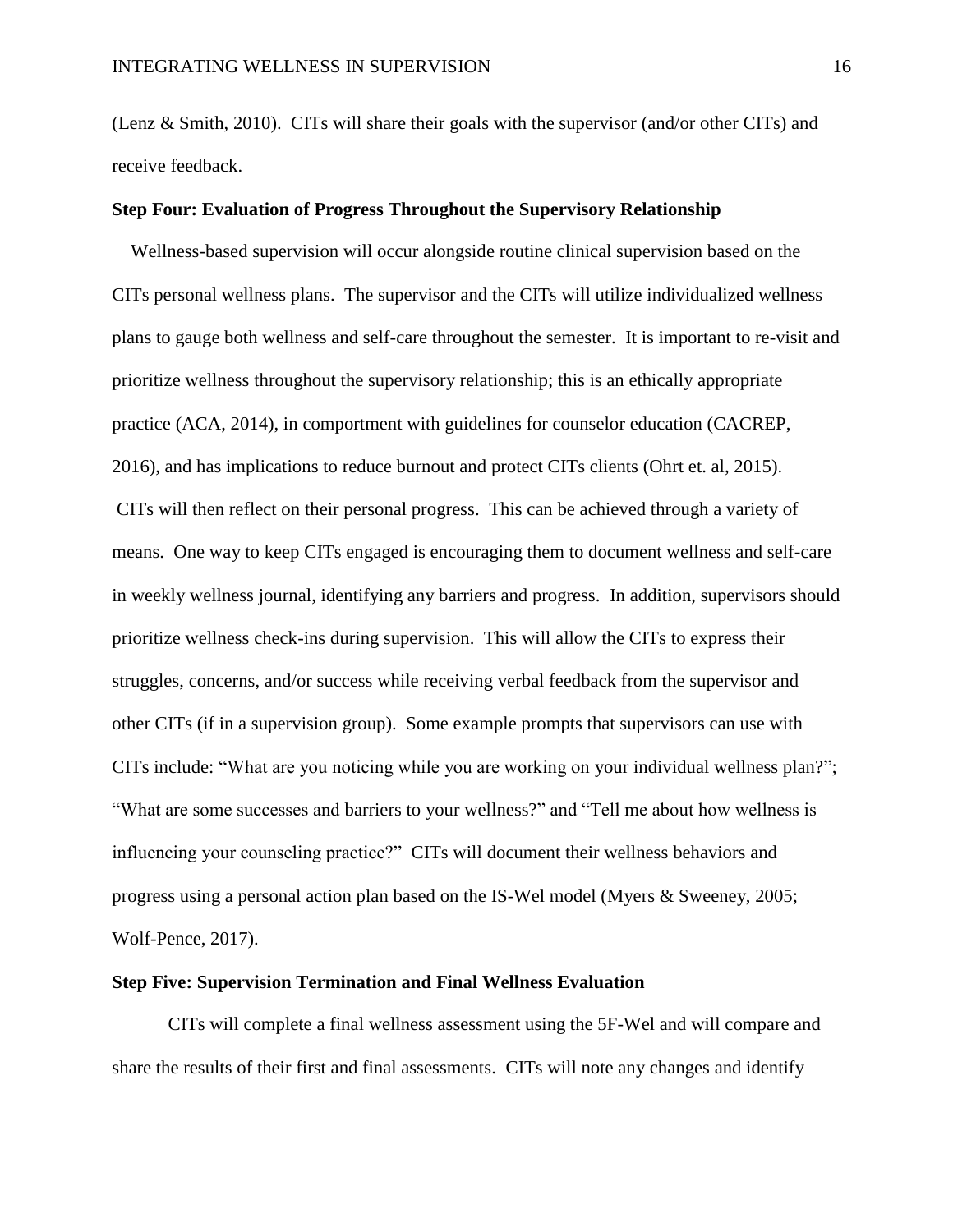how implementing wellness shaped these changes. In addition, CITs will review their goals and outcomes of their individual wellness plans. This allows CITs to celebrate their successes, and/or discuss any areas that remain in-progress, and how they will continue working toward their personal and professional wellness; verbal feedback will be provided by the supervisor and peer group (if in a group supervision setting). Some example prompts supervisors can use with CITs include: "What have you learned about yourself during this process?"; "What expectations did you have for your overall wellness at the end of the semester?"; "What are your plans for continued wellness?" Supervisors will wrap-up the evaluation and termination stage by reiterating the need for personal and professional reflection across the lifespan.

### **Implications and Future Research Directions**

 These interventions have not been empirically validated. Evaluating the effectiveness of specific wellness-oriented supervisor interventions is an important step in establishing their efficacy and relevance to supervisory practice. Evaluation of wellness interventions in supervision could be carried out in a variety of ways and contexts. First, researchers could explore the impact that wellness initiatives have on two groups of CITs, utilizing a quasiexperimental pre-test, post-test design. Group 1 will take the 5F-Wel to establish their baseline wellness before entering practicum or internship (i.e. pretest). Group 2 will retake the 5F-Wel at the conclusion of their practicum experience to measure any changes that may have occurred. This could establish the specific impact that wellness interventions have on CITs development and overall wellness. Other research designs, such as qualitative research, could explore the experiences of supervisors and/or CITs who facilitate or experience wellness supervisory interventions. These studies could illuminate the usefulness of these interventions on an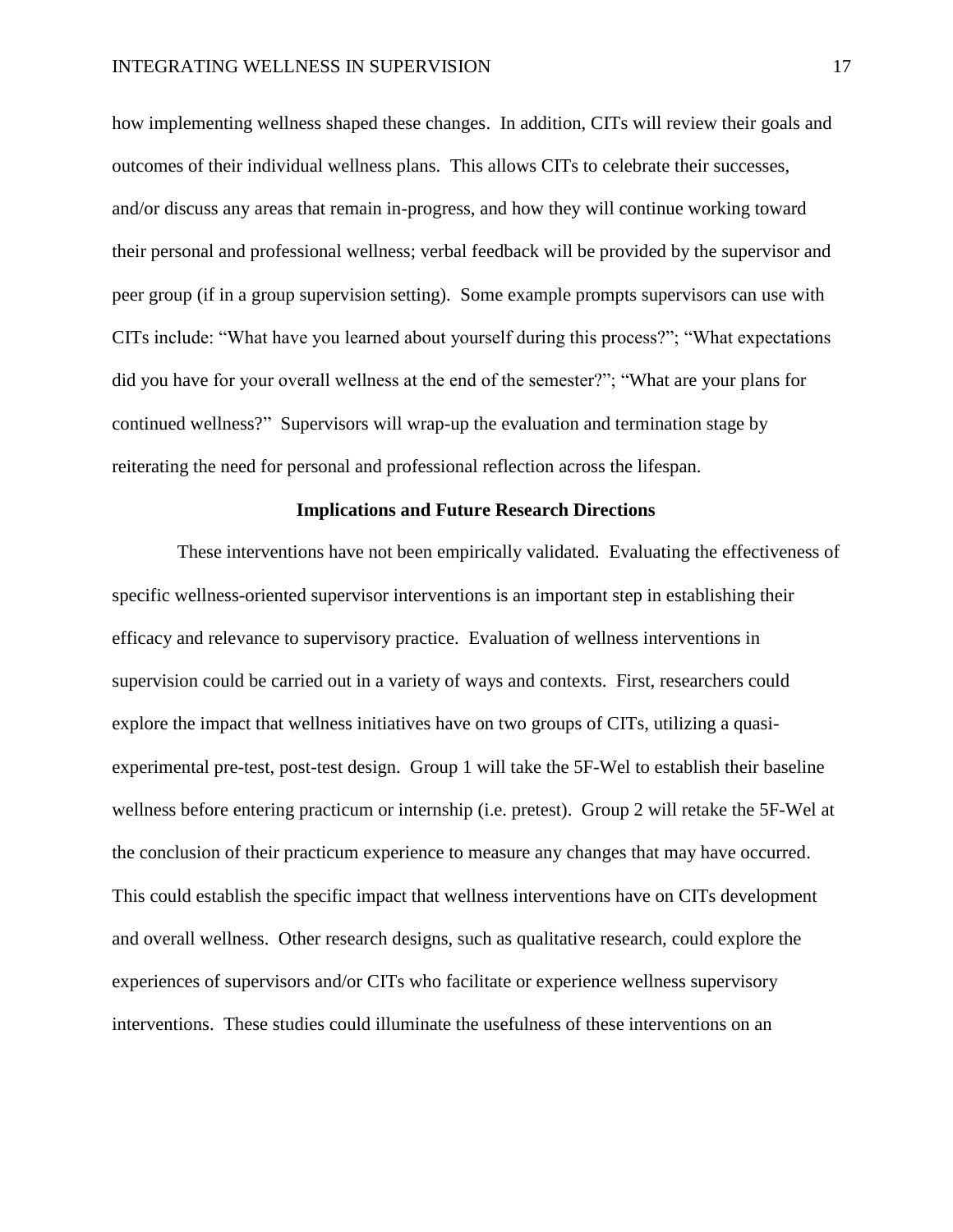individual level. Overall, more research is required on the subject of wellness in counseling supervision to ensure that CITs of all levels are well and counseling without impairment.

 This article proposes concrete ways in which university supervisors can integrate wellness into their supervision practices with master's-level CITs. These strategies could provide supervisors with the concrete tools that they can use throughout their supervision relationship with their CITs to increase wellness, prevent burnout, and protect clients from impaired practitioners. Most importantly, integrating wellness into practicum university supervision establishes very early in counselors' careers the importance of wellness and self-care practices. This article highlights the importance of wellness practices in supervision and offers specific interventions that supervisors can use in supervision sessions with CITs in practicum experiences. In addition, counselor educators should work towards removing the stigma related to help-seeking behaviors for CITs. Counselor educators can discuss the topics of stigma in training programs; this would be salient to CITS in practicum since this experience occurs early on in their training and they will learn that seeking help is essential to maintaining wellness and self-care.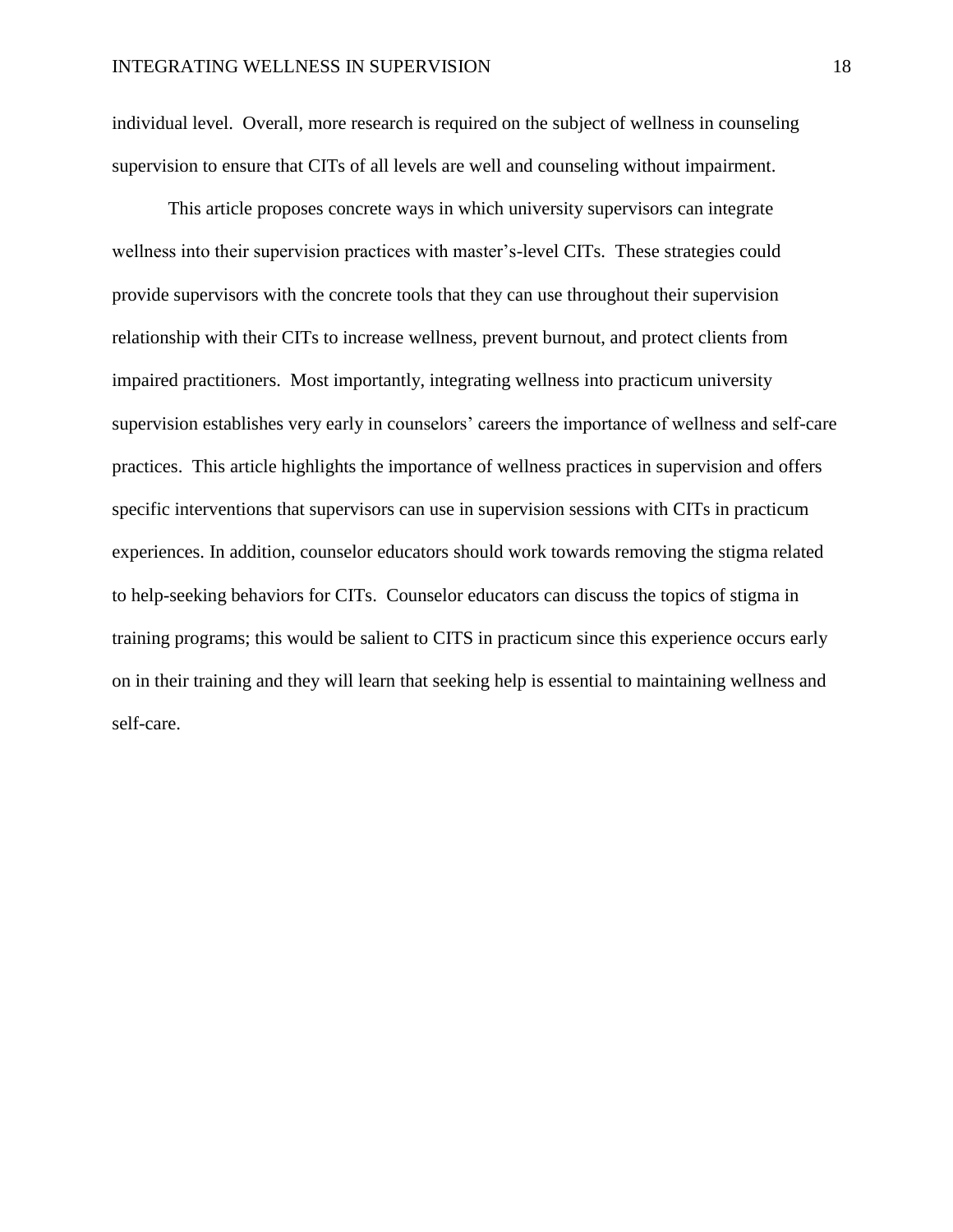## References

- Abel, H., Abel, A., & Smith, R. L. (2012). The effects of a stress management course on counselors-in-training. *Counselor Education & Supervision, 51*, 64-76. doi: 10.10002/j.1556-6978.1984.tb00638.
- Abrahams, S., & Balkin, R. S. (2006). Review of the five factor wellness inventory (5F-WEL). *NewsNotes, 46*(2), 1-3.
- American Counseling Association (2014). *2014 ACA Code of Ethics.* Retrieved from <https://www.counseling.org/resources/aca-code-of-ethics.pdf>
- Binkley, E. E., & Leibert, T. W. (2015). Prepracticum counseling students' perceived preparedness for suicide response. Counselor Education  $\&$  Supervision, 54, 98 – 108. doi: 10.1002/ceas.12007
- Corrigan, P. (2004). How stigma interferes with mental health care. *American Psychologist, 59*(7), 614 – 625.
- Counsel for Accreditation of Counseling and Related Educational Programs (2016). *2016 CACREP Standards.* Retrieved from http://www.cacrep.org/wpcontent/uploads/2012/10/2016-CACREP-Standards.pdf
- Definition of Wellness (2013). Wellness assessment. *DefinitionofWellness.com.* Retrieved from: http://definitionofwellness.com/wellness-assessment/
- Doran, G. T. (1981). There's a s.m.a.r.t way to write management's goals and objectives. *Management Review, 70* (11), 35-36. doi: 10. 1016/0378-7206(81)90020-3
- Granello, P. (2000). Integrated wellness work in mental health private practice. *Journal of Psychotherapy in Independent Practice*, 1, 3-16. doi: 10.1300/J288v01n01\_02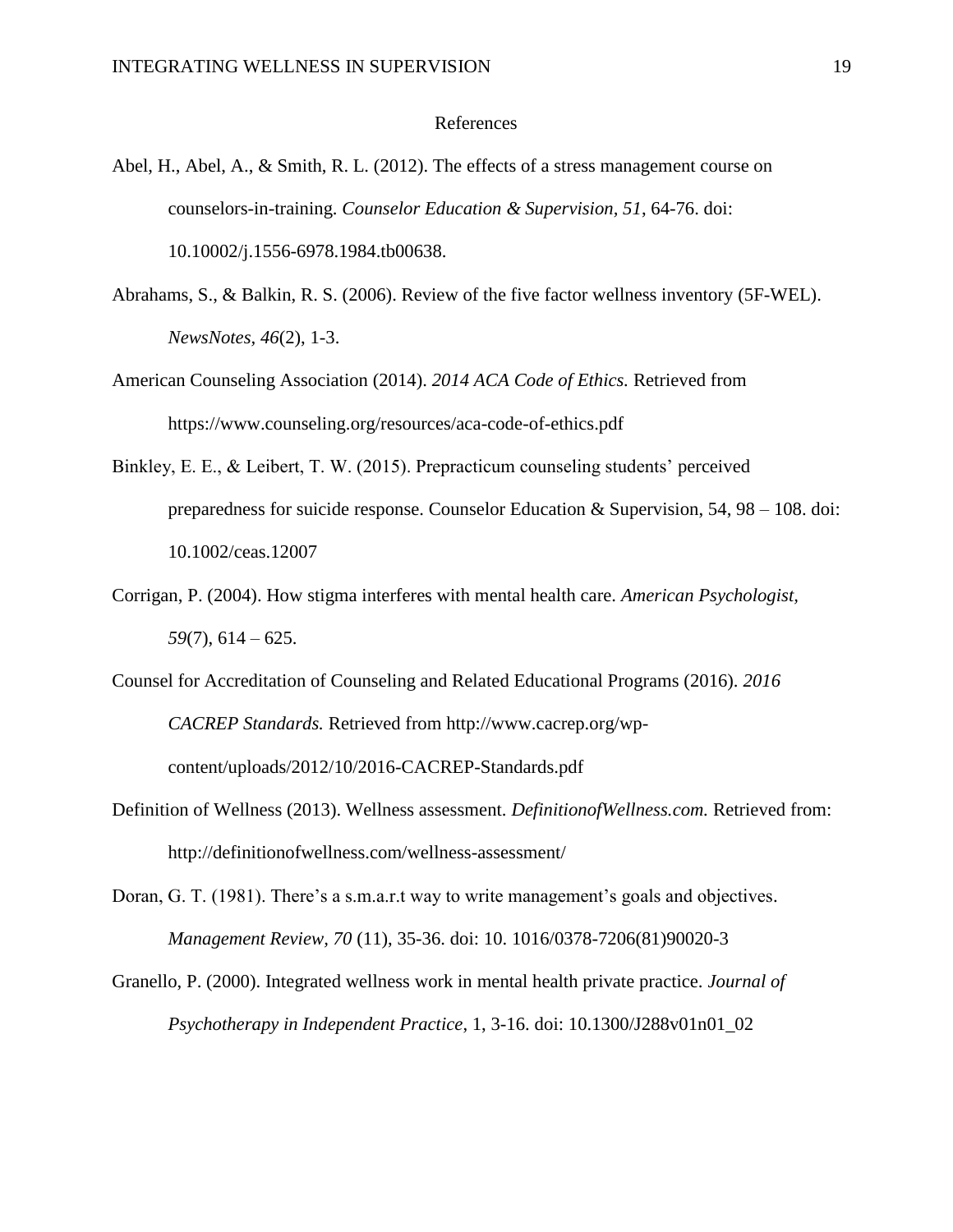- Hattie, J.A., Myers, J.E., & Sweeney, T.J. (2004). A factor structure of wellness: Theory, assessment, analysis, and practice. *Journal of Counseling and Development, 82*, 354-363. doi: 10.1002/j.1556-6678.2004.tb00321.
- Haughey, D. (2014). A brief history of smart goals. *Project SMART*. Retrieved from: <https://www.projectsmart.co.uk/brief-history-of-smart-goals.php>

Kamen, C., Veilleux, J. C., Bangen, K. J., VanderVeen, J. W., & Klonoff, E. A. (2010). Climbing the stairway to competency: Trainee perspectives on competency development. *Training and Education in Professional Psychology, 4,* 227–234. doi:10.1037/a0021092

- Kaplan, D.M., Tarvydas, V.M., & Gladding, S.T. (2013)/ 20/20: A vision for the future of counseling: The new consensus definition of counseling. *Journal of Counseling & Development, 92*, 366-371. doi: 10/1002./j.1556-6676.2014.00164.
- Lambie, G. W. (2006). Burnout prevention: A humanistic perspective and structured group supervision activity. Journal of Humanistic Counseling, Education, and Development, 45(1), 32-44. doi: 10.1002/j.2161-1939.2006.tb00003.
- Lenz, A. S., Oliver, M., & Sangganjanavanich, V.F. (2014). Perceptions of the wellness model of supervision among counseling interns. *The Clinical Supervisor, 33*,45-62. doi: 10.1080/07325223.2014.905814.
- Lenz, A. S. & Smith, R. L. (2010). Integrating wellness concepts within a clinical supervision model. *The Clinical Supervisor. 29*, 228-245. doi:10.1080/07325223.2010.518511.
- Lonborg, S. (2007). Test review of the five factor wellness inventory. *The Seventeenth Mental Measurement Yearbook*. Retrieved from http://marketplace.unl.edu/buros/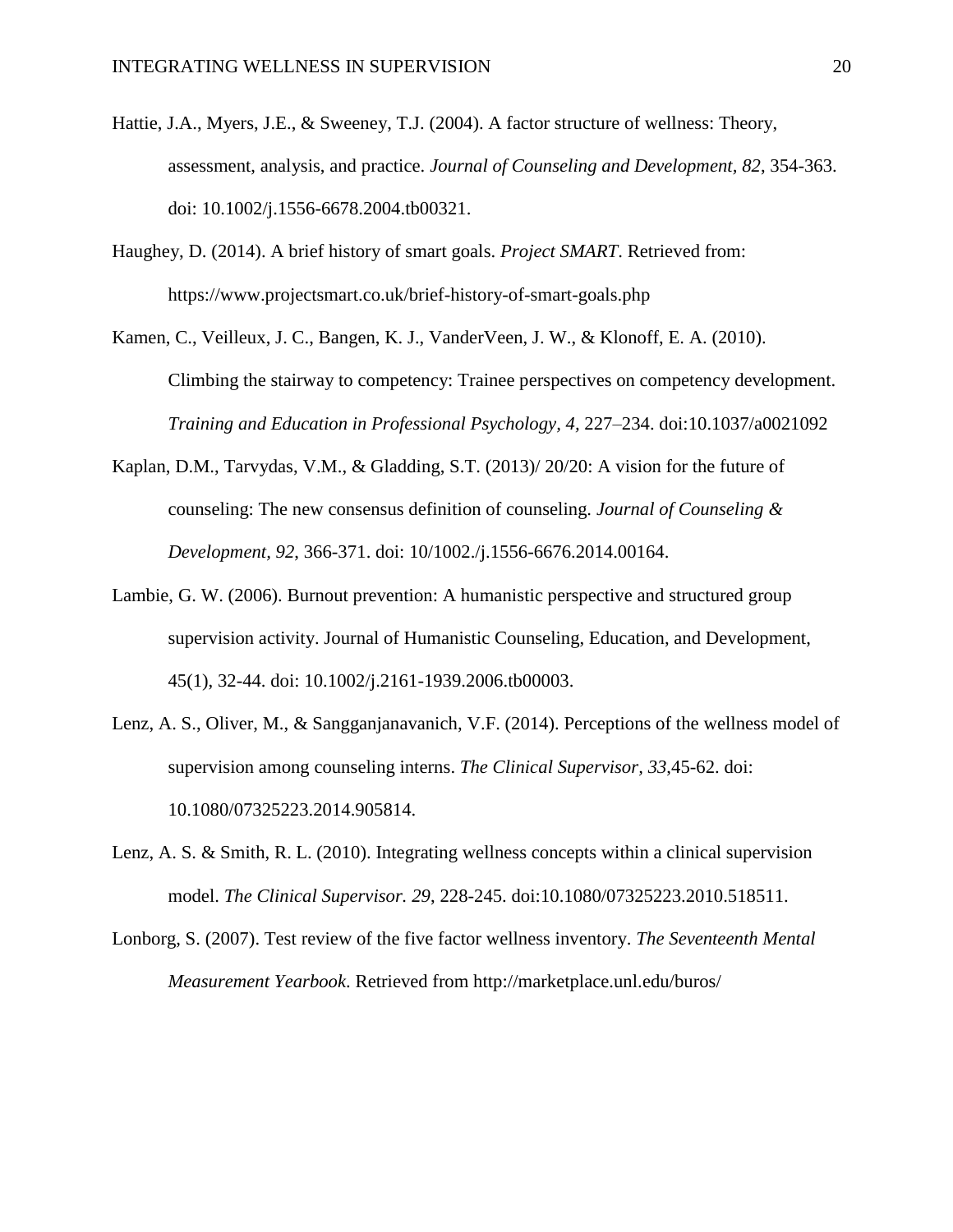- Moe, J. L., Perea-Diltz, D. M., & Rodriguez, T. (2012). Counseling for wholeness: Integrating holistic wellness into case conceptualization and treatment planning. *Ideas and Research You Can Use: VISTAS 2012, 31*, 1-8.
- Myers, J. E., Mobley, A. K., & Booth, C. S. (2003). Wellness of counseling students: Practicing what we preach. *Counselor Education & Supervision, 29,* 228-245. doi:10.1080/0732522 3.2010.518511
- Myers, J. E. & Sweeney, T. (2007). Wellness in counseling: An overview. *Professional Counseling Digest (*ACAPCD-09). Alexandria, VA: American Counseling Association.
- Myers, J. & Sweeney, T. (2008). Wellness counseling: The evidence base for practice. *Journal of Counseling and Development, 86*,482-492. doi: 10.1002/j.1556-6678.2008.tb00536. Myers, J. & Sweeney, T. (2005). The indivisible self: An evidence-based model of wellness. *Journal of Individual Psychology, 60*(3), 234-245. doi: 10.1037/a0003553.
- Myers, J. E., Sweeney, T. J., & Witmer, J.M. (2000). The wheel of wellness counseling for wellness: A holistic model for treatment planning. *Journal of Counseling & Development, 78,* 251-266. doi: 10.1002/j.1556-6676.2000.tb01906.
- Myers, J. E., Sweeney, T. J., & Witmer, J. M. (1998). *The Wellness Evaluation of Lifestyle.* Greensboro, NC: Authors.
- Ohert, J. H., Prosek, E. A., Ener, E., & Lindo, N. (2015). The effects of group supervision intervention to promote wellness and prevent burnout. *Journal of Humanistic Counseling, 54*, 41-55.doi: 10.1002/j.2161-1939.2015.00063.
- Puig, A., Baggs, A., Mixon, K., Park, Y. M., Kim, B. Y., & Lee, S. M. (2012) Relationship between job burnout and personal wellness in mental health professionals. Journal of Employment Counseling, 49, 98-109. doi:10.1002/j.2161-1920.2012.00010.x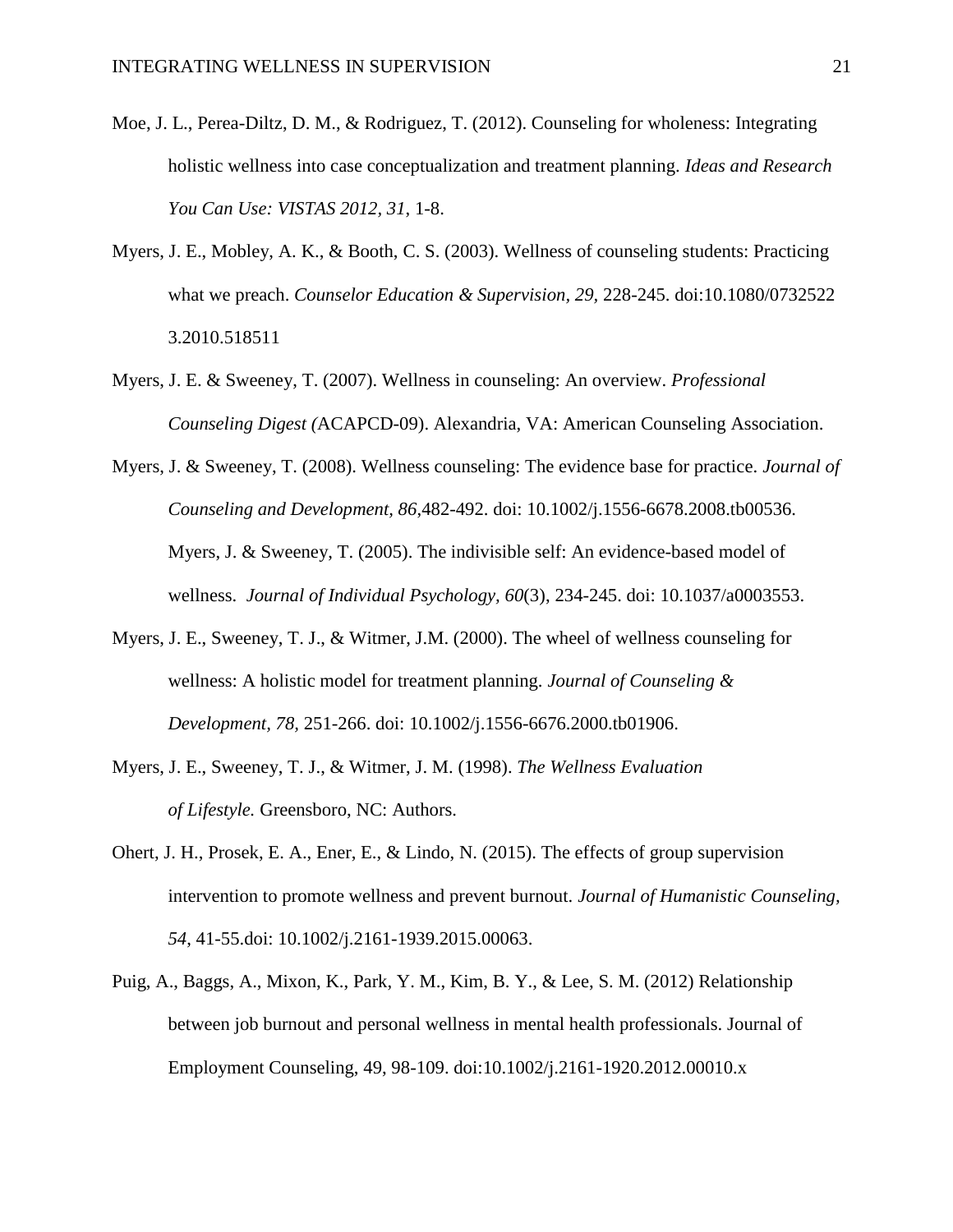- Rachele, J. N., Cuddihy, T. F., Washington, T. L., & McPhail, S. M. (2014). Reliability of a wellness inventory for use among adolescent females aged 12-14 years. *BMC Women's Health, 14(*87), 1-6.
- Roach, L.F. & Young, M.E. (2007). Do counselor education programs promote wellness in their students? *Counselor Education and Supervision, 47,* 29-41. doi: 10.1002/j.1556- 6978.2007.tb00036.
- Schwartz, L. A., Brumley, L. D., Barakat, L. P., Ginsberg, J. P., Daniel, L. C., Kazak, A. E., Bevens, K., & Deatrick, J. A. (2013). Stakeholder validation of a model of readiness for transition to adult care. JAMA Pediatrics, 167, (10), 939-946. doi: 10.1001/jamapediatrics.2013.2223.
- Stalnaker, D. M., & Manyam, S. B. (2014). The effect of a wellness intervention on the total wellness of counseling practicum graduate students. *The Practitioner Scholar: Journal of Counseling and Professional Psychology, 3*(1), 48 – 62.
- Skovholt, T. M. (2001). *The resilient practitioner: Burnout prevention and self-care strategies for counselors, therapists, teachers, and health professionals.* Boston, MA: Allyn & Bacon.
- Sullivan, C. & Mancillas, A. (2015). Stigma toward seeking mental health services among graduate counseling students. *Ideas and Research You Can Use: VISTAS 2015, 83, 1-6.*
- Sweeney, T.J. & Witmer, J.M. (1991). Beyond social interest: Striving toward optimum health and wellness. *Individual Psychology,* 47, 527-540. doi: 10.1037/t06502-000.
- VanLone, J. (2007). A review of counseling for wellness: Theory, research, and practice. *Counseling and Values, 51*, 238- 240. doi: 10.1002/j.2161-007x.2007.tb00082.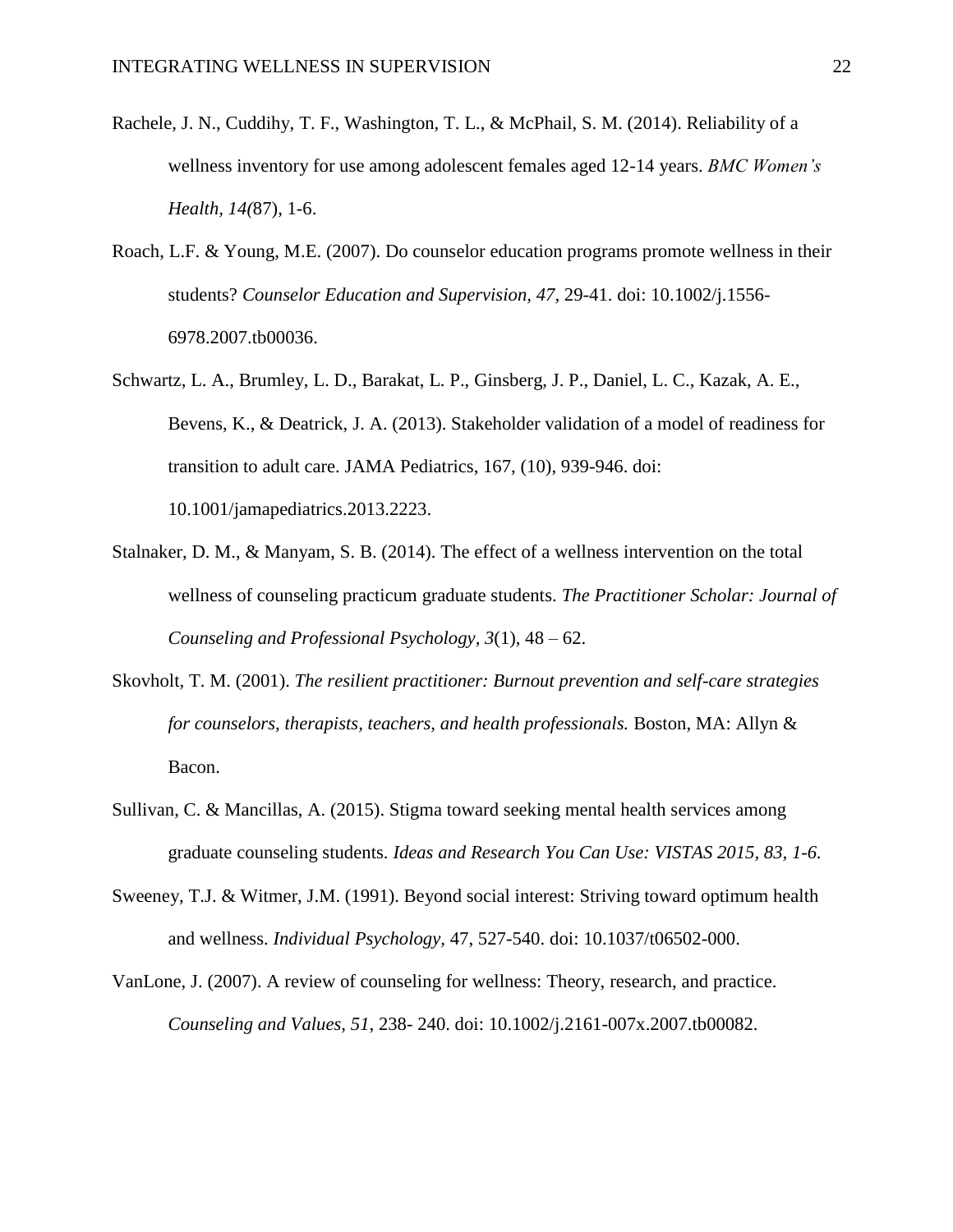Witmer, J.M. & Sweeney, T.J. (1992). A holistic model for wellness and prevention over the lifespan. *Journal of Counseling and Development, 71,* 140-148. doi: 10.1002/j.1556- 6676.1992.tb02189.

Wolf-Pence, (n.d.). Refresh your mind, rejuvenate your body, renew your spirit: A wellness program for future counselors: Personal Wellness Plan. Retrieved from http://c.ymcdn.com/sites/www.csinet.org/resource/dynamic/blogs/20170305\_191138\_25050.pdf

- Wolf, C.P., Thompson, I.A., & Adcock-Smith, S. (2012). Wellness in counselor preparation: Promoting individual well-being. *The Journal of Individual Psychology, 68*(2), 166-178. doi: 10.1353/jip.2014.0001
- Yager, G.G., & Tover-Blank, Z.G. (2007). Wellness and counselor education. *Journal of Humanistic Counseling, Education, and Development, 46*,142-153. doi: 10.1002/j.2161- 1939.2007.tb00032.